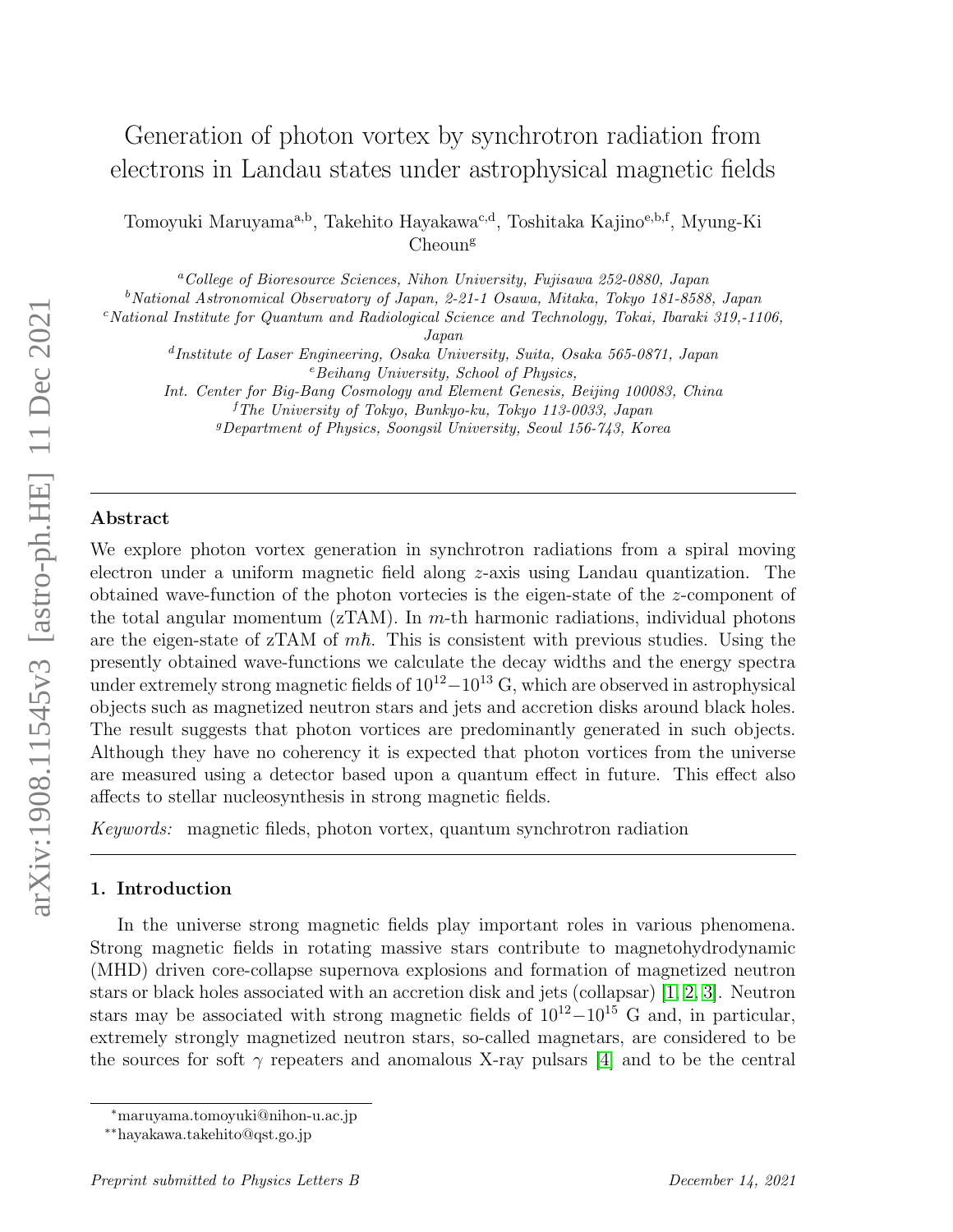engines of short Gamma-Ray Bursts (GRBs) [\[5,](#page-8-4) [6,](#page-8-5) [7\]](#page-9-0). Collapsars with a magnetized accretion disk and jets are also a candidate for the origin of long GRBs. Recent progress in  $\gamma/X$  ray astronomy enabled to measure linear (circular) polarization of gamma-rays from these astrophysical objects. A high linear polarization of  $80\% \pm 20\%$  measured by the RHESSI satellite [\[8\]](#page-9-1) was reported, although it decreases to approximately  $41\text{ }^{+59}_{-44}\%$ by re-analysis [\[9\]](#page-9-2). The linear polarization as high as  $98\% \pm 33\%$  in the prompt emission of GRB 041219A was measured by the SPI telescope onboard the INTEGRAL satellite [\[10\]](#page-9-3). The GRB polarimeter onboard the IKAROS solar power sail measured the polarization degrees of 70%  $\pm$  22% for GRB 110301A and the polarization of 84  $^{+16}_{-28}$ % for GRB 110721A [\[11\]](#page-9-4). As the generation mechanism for these high linear polarized  $\gamma$  rays, some scenarios have been proposed; they are synchrotron radiations from relativistic electrons under strong magnetic fields [\[12\]](#page-9-5) and inverse Compton scattering on low energy photons with relativistic electrons [\[13\]](#page-9-6). The origin of these highly polarized photons has been unresolved but synchrotron radiation from electrons in strong magnetic fields is one the candidates for the mechanism [\[14\]](#page-9-7).

The synchrotron radiation in quantum theory was first derived by a pioneering work [\[15,](#page-9-8) [16\]](#page-9-9) and the quantum synchrotron radiation under various conditions were studied [\[17,](#page-9-10) [18,](#page-9-11) [19,](#page-9-12) [20,](#page-9-13) [21,](#page-9-14) [22,](#page-9-15) [23,](#page-9-16) [24\]](#page-10-0). The electron orbitals under magnetic fields are in Landau levels. An electron in a Landau level transits to a lower lying Landau state through an emission of a photon, where the wave-function of the radiated photon depends on the initial and final electron wave-functions. As a magnetic field strength becomes weaker, an average level spacing decreases so that the Landau levels become quasi-continues and classical calculation becomes a good approximation. However, in strong magnetic fields as high as  $10^{12}-10^{15}$  G each level is separated in the energy space and thus calculated results based upon Landau quantization are largely different from those without that [\[20,](#page-9-13) [21,](#page-9-14) [22\]](#page-9-15).

Generation and observation of light vortices [\[26\]](#page-10-1) in the universe have been discussed [\[27,](#page-10-2) [28,](#page-10-3) [29,](#page-10-4) [30\]](#page-10-5). It is suggested that light vortices are created around rotating black holes [\[30\]](#page-10-5). Light vortices carry large angular momenta [\[26\]](#page-10-1) and the interactions on materials are different from that with standard (plane-wave) photons [\[31,](#page-10-6) [32,](#page-10-7) [33,](#page-10-8) [34,](#page-10-9) [35,](#page-10-10) [36,](#page-10-11) [37,](#page-10-12) [38,](#page-10-13) [39,](#page-10-14) [40\]](#page-11-0). Light vortices are generated from synchrotron radiations [\[41,](#page-11-1) [42,](#page-11-2) [43,](#page-11-3) [44,](#page-11-4) [45,](#page-11-5) [46\]](#page-11-6).

Allen et al. [\[26\]](#page-10-1) pointed out that a single photon could have a vortex wave-function such as Laguerre-Gaussian in quantum level. Katoh et al.  $[44]$  suggested that an *l*-th harmonic photon in synchrotron radiation from spiral moving electrons under uniform magnetic fields is a photon vortex carrying  $l\hbar$  total angular momentum and that such photon vortices are naturally generated in astrophysical objects with strong magnetic fields. However, the wave-function of photon vortices radiated from an electron under a uniform magnetic field has not been calculated by taking Landau quantization into account. In extremely strong magnetic fields as high as  $10^{12}-10^{15}$  G, which are observed in astrophysical objects, the difference between calculated results of synchrotron radiations with/without Landau quantization becomes large [\[20,](#page-9-13) [21,](#page-9-14) [22,](#page-9-15) [25\]](#page-10-15). The purpose of this paper is to present the wave-functions of photons radiated from electrons under strong magnetic fields calculated using Landau quantization and the fraction of photon vortices in synchrotron radiations in extremely strong magnetic fields of up to  $10^{13}$  G. We also discuss the possibility of detection of photon vortices from the universe and its effects to stellar nucleosynthesis.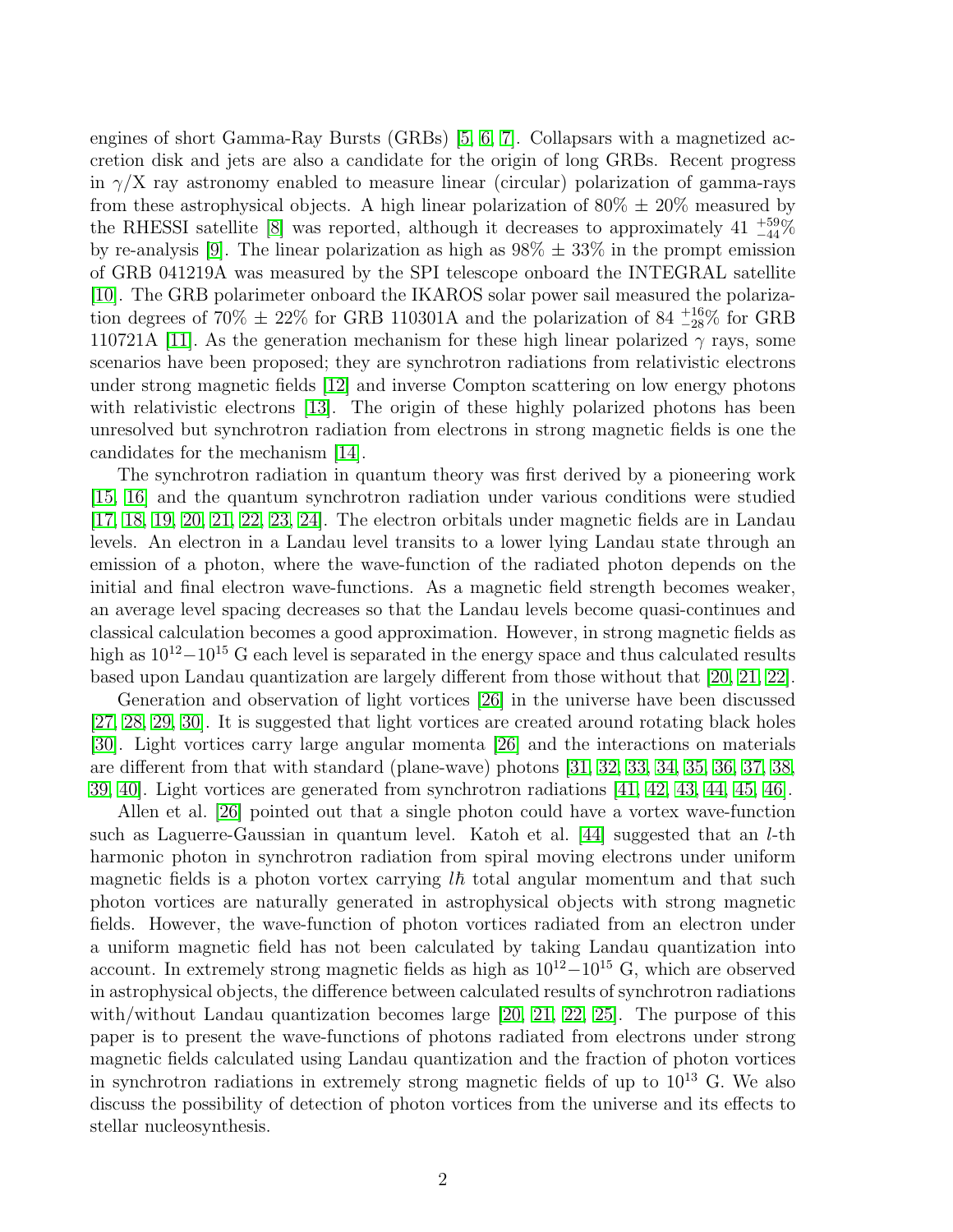### 2. Calculation and Result

In the present study, we consider a uniform dipole magnetic field along  $z$ -direction,  $\mathbf{B} = (0, 0, B)$ , and that an electron trajectory draws a circle in a plane perpendicular to the z-direction under this magnetic field (see Fig. [1\)](#page-13-0). We use the natural unit  $\hbar = c = 1$ . The electron wave-function  $\psi(\mathbf{r})$  in this system is obtained from the following Dirac equation:

<span id="page-2-1"></span>
$$
\{\boldsymbol{\alpha} \cdot (-i\boldsymbol{\nabla}_r + e\boldsymbol{A}) + \beta m_e - E\} \psi(\boldsymbol{r}) = 0, \tag{1}
$$

where  $\alpha$  and  $\beta$  are the Dirac matrices, **A** is an electro-magnetic vector potential, E is the electron energy, e is the elementary charge, and  $m_e$  is the electron mass. We choose the symmetry gauge with the vector potential being  $\mathbf{A} = (-y, x, 0)B/2$ . We make the scale transformation for x and y coordinates as  $X(Y) = (\sqrt{eB/2})x(y)$ , and define the operators as

$$
a = \frac{1}{2} (X - iY + \nabla_X - i\nabla_Y),
$$
  
\n
$$
b = \frac{1}{2} (X + iY + \nabla_X + i\nabla_Y)
$$
  
\n
$$
a^{\dagger} = \frac{1}{2} (X + iY - \nabla_X - i\nabla_Y),
$$
  
\n
$$
b^{\dagger} = \frac{1}{2} (X - iY - \nabla_X + i\nabla_Y).
$$
\n(2)

As well known, Hamiltonian of the two-dimensional harmonic oscillator and the operator of the z-component of orbital angular momentum L are written as

<span id="page-2-0"></span>
$$
\hat{h}_{HO} = \frac{1}{2} \left( -\nabla_X^2 - \nabla_Y^2 + X^2 + Y^2 \right) = a^{\dagger} a + b^{\dagger} b + 1, \n\hat{L}_z = -i X \nabla_Y + i Y \nabla_X = a^{\dagger} a - b^{\dagger} b.
$$
\n(3)

We write following equations in the cylindrical coordinate of  $\mathbf{r} = (\mathbf{r}_T, z) = (r_T \cos \phi, r_T \sin \phi, z)$ . A function  $G_n^L$  is the eigen-state of the operators of [\(3\)](#page-2-0) as

$$
\hat{h}_{HO}G_n^L(\mathbf{r}_T) = (2n + |L| + 1)G_n^L, \quad \hat{L}_z G_n^L(\mathbf{r}_T) = LG_n^L,
$$
\n(4)

$$
G_n^L(\mathbf{r}_T) = \sqrt{\frac{n!}{\pi (n+|L|)!}} e^{iL\phi} r_T^{|L|} e^{-r^2/2} \mathcal{L}_n^{|L|} (r_T^2) e^{iL\phi},\tag{5}
$$

where  $\mathcal{L}_n^{|L|}$  is the associated Laguerre function, L is the z-component of the orbital angular momentum,  $p_z$  is the z-component of the momentum, and n is the number of nodes. L satisfy a relationship of  $L = J + 1/2$  where J is the z-component of the total angular momentum (zTAM). A solution of Eq.  $(1)$  in this system is known as [\[20\]](#page-9-13)

<span id="page-2-2"></span>
$$
\psi(\mathbf{r}) = \mathcal{N}\left[\frac{1+\Sigma_Z}{2}G_{n'}^{L-1}\left(\sqrt{\frac{eB}{2}}\mathbf{r}_T\right) + \frac{1-\Sigma_Z}{2}G_n^L\left(\sqrt{\frac{eB}{2}}\mathbf{r}_T\right)\right]Ue^{ip_zz},\tag{6}
$$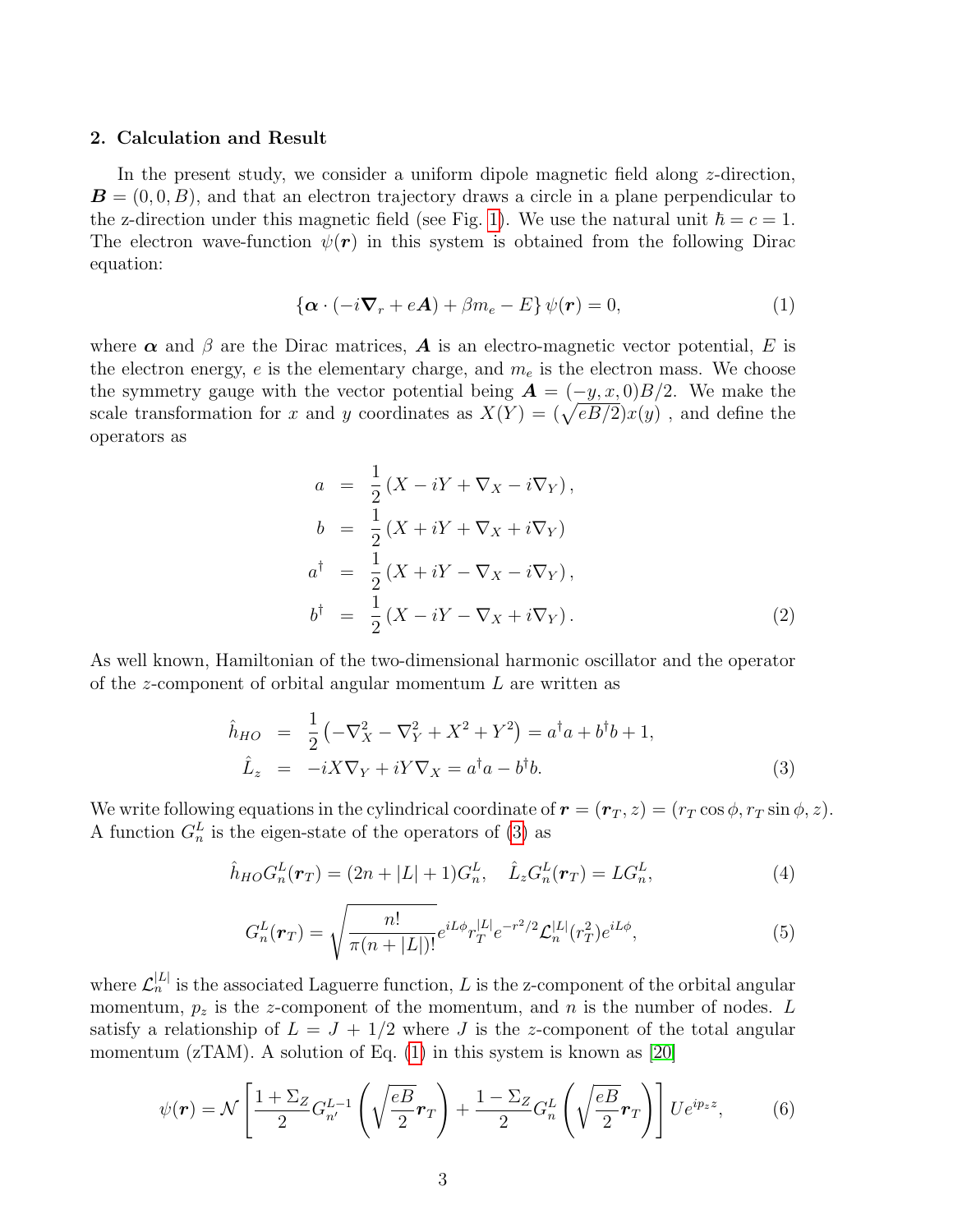where  $n' = n$  when  $L \geq 0$  and  $n' = n - 1$  when  $L \leq -1$ ,  $\mathcal{N}$  is the normalization factor and U is a 4-dimensional vector. The wave-function is the eigen-state of  $zTAM$ . The electron energy in a Landau level is given by  $E = \sqrt{2eBN_L + p_z^2 + m_e^2}$  where  $N_L$  indicates the Landau level number defined as  $N_L = (L + |L|)/2 + n$ .

To obtain the Dirac spinor U we rewrite Eq.  $(1)$  with Eq.  $(6)$  as

$$
e^{-ip_z z} \{ \alpha \cdot (-i\nabla_r + eA) + \beta m_e - E \} \psi(r) = 0
$$
\n
$$
= \begin{bmatrix} m_e - E & 0 & p_z & -i\sqrt{2eBa} \\ 0 & m_e - E & i\sqrt{2eBa} & -p_z \\ p_z & -i\sqrt{2eBa} & -m_e - E & 0 \\ i\sqrt{2eBa} & -p_z & 0 & -m_e - E \end{bmatrix} \begin{bmatrix} G_n^{L-1} & 0 & 0 & 0 \\ 0 & G_n^L & 0 & 0 \\ 0 & 0 & G_n^{L-1} & 0 \\ 0 & 0 & 0 & G_n^L \end{bmatrix} U
$$
\n
$$
= \begin{bmatrix} G_n^{L-1} & 0 & 0 & 0 \\ 0 & G_n^L & 0 & 0 \\ 0 & 0 & 0 & G_n^L \end{bmatrix}
$$
\n
$$
\times \begin{bmatrix} m_e - E & 0 & p_z & -i\sqrt{2eBN_L} \\ 0 & m_e - E & i\sqrt{2eBN_L} & -p_z \\ i\sqrt{2eBN_L} & -p_z & 0 & -m_e - E \end{bmatrix} U.
$$
\n(7)

By solving the above characteristic equation, we can obtain the electron energy as

$$
U = \sqrt{\frac{E + m_e}{2E}} \left( \frac{\chi_h}{\frac{\tilde{\mathbf{p}} \cdot \boldsymbol{\sigma}}{E + m_e}} \right), \tag{8}
$$

where  $E$  is the Landau energy. We finally obtain the wave-function as

<span id="page-3-0"></span>
$$
\psi(\mathbf{r}) = \left\{ \frac{1 + \Sigma_z}{2} G_{n'}^{L-1} \left( \sqrt{\frac{eB}{2}} \mathbf{r}_T \right) + \frac{1 - \Sigma_z}{2} G_n^L \left( \sqrt{\frac{eB}{2}} \mathbf{r}_T \right) \right\} \times \sqrt{\frac{E + m_e}{2E}} \left[ \frac{\chi_h}{\frac{\tilde{\mathbf{p}} \cdot \boldsymbol{\sigma}}{E + m_e} \chi_h}, \frac{e^{ip_z z}}{\sqrt{R_z}}, \tilde{\mathbf{p}} = (0, \sqrt{2eBN_L}, p_z), \tag{9}
$$

where  $R_z$  is the size of the system along the z-direction,  $\sigma \equiv (\sigma_x, \sigma_y, \sigma_z)$  is the Pauli matrix,  $\chi_h$  is the two-dimensional Pauli spinor satisfying  $\sigma_z \chi_h = h \chi_h$  ( $h = \pm 1$ ),  $\Sigma_z =$ diag(1, -1, 1, -1). Note that  $n' = n$  when  $L \geq 0$  and  $n' = n - 1$  when  $L \leq -1$ . The form of  $\chi_h$  is arbitrary when  $N_L \geq 1$  because there are two degenerate states at fixed L and n, whereas the state with  $N_L = 0$ , which is so called the lowest Landau state, is not degenerate and its spinor is taken to be only  ${}^t\chi_{-1} = (0,1)$ . The wave-function for  $n = 0$ corresponds to the helical motion along the z-axis when  $L \geq 0$ , whereas the wave-function for  $n \geq 1$  indicates the helical motion along an axis that is different from the initial axis [\[47\]](#page-11-7). Thus, we consider various node numbers for the final state and take only  $n = 0$  for the initial state.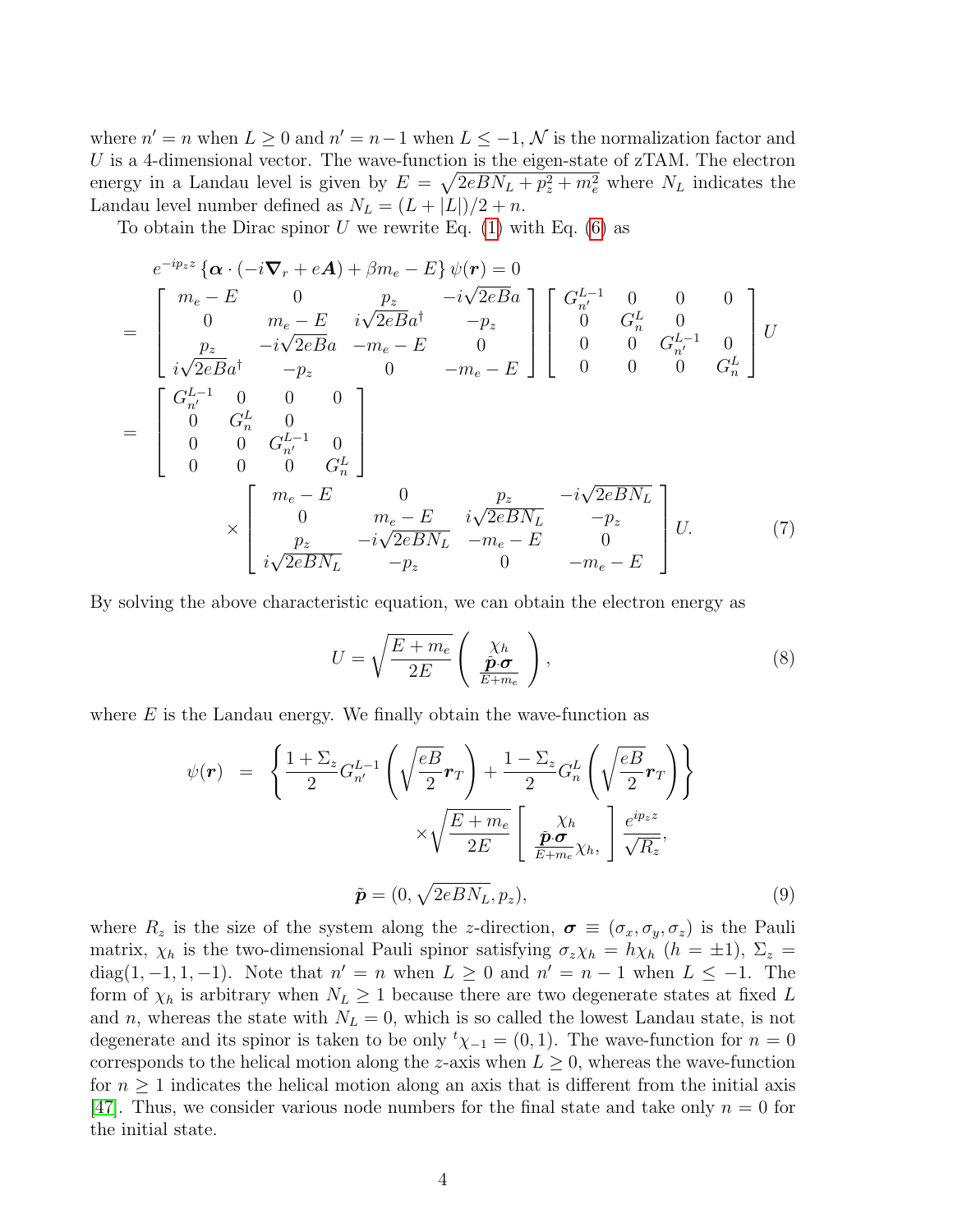Using the Coulofcolormb gauge  $\nabla \cdot \mathbf{A} = 0$  with the photon as  $A_0 = 0$ , we obtain the wave-function propagating along the z-direction for the emitted photon as a solution of the Klein-Gordon equation in the cylindrical coordinate as stated previously. We obtain A as

$$
\mathbf{A}_{ms}(\mathbf{r},t) = \epsilon_s J_{m-s}(q_T r) e^{i(m-s)\phi} e^{i(q_z z - e_q t)},\tag{10}
$$

$$
\tilde{J}_M(\boldsymbol{r}_T) = J_M(q_T r_T) e^{iM\phi},\tag{11}
$$

where m is the zTAM, s is the helicity,  $q_z$  is the z-component of the photon momentum,  $e_q$  is the photon energy,  $q_T = \sqrt{e_q^2 - q_z^2}$ ,  $\epsilon_s = (1, is, 0)/\sqrt{2}$ , and  $J_M$  is the Bessel function. This **A** does not generally satisfy the gauge condition  $\nabla \cdot \mathbf{A} = 0$  except for  $e_q^2 - |q_z|^2 \ll 1$ in the para-axial limit. Then, we add a z-component of  $A_z$  and rewrite  $\boldsymbol{A}$  as

$$
\mathbf{A}_{ms} \propto e^{i(q_z z - e_q t)} \left[ -iq_z \tilde{J}_{m-s}(q_T r), s q_z \tilde{J}_{m-s}, s q_T \tilde{J}_m \right]. \tag{12}
$$

which is consistent to the wave function given in Ref. [\[45\]](#page-11-5) when  $q_T \ll |q_z|$ . Because  $A(s = +1)$  and  $A(s = -1)$  do not satisfy the orthogonal relation, we take the eigen-state wave-functions of the transverse magnetic (TM) state with  $\mathbf{A}(s = +1) - \mathbf{A}(s = -1)$  and those of the transverse electric (TE) state with  $\mathbf{A}(s = +1) + \mathbf{A}(s = -1)$  at fixed m [\[48\]](#page-11-8). Finally, we obtain the wave-function of the radiated photons as

<span id="page-4-0"></span>
$$
\mathbf{A}_{m}^{(TM)} = \frac{1}{2e_{q}} e^{i(q_{z}z - e_{q}t)} \left[ i q_{z} \left( \tilde{J}_{m+1} - \tilde{J}_{m-1} \right), q_{z} \left( \tilde{J}_{m+1} + \tilde{J}_{m-1} \right), 2q_{T} \tilde{J}_{m} \right],
$$
  

$$
\mathbf{A}_{m}^{(TE)} = \frac{1}{2} e^{i(q_{z}z - e_{q}t)} \left[ i \left( \tilde{J}_{m+1} + \tilde{J}_{m-1} \right), \left( \tilde{J}_{m+1} - \tilde{J}_{m-1} \right), 0 \right].
$$
 (13)

This photon wave-function is the eigen-state of zTAM, where the zTAM of an emitted photon m satisfies a relationship of  $m = J_i$  -  $J_f$ , where  $J_i$  and  $J_f$  are the zTAM of the initial and final electron states, respectively.

The decay width does not in general depend on the set of the wave-function of the radiated photon when the electron and photon eigen-states for a system are given. For further study we calculate the decay width using the presently obtained photon wavefunction. A decay width of an electron can be calculated from the initial and final wavefunctions of the electron in Eq. [\(9\)](#page-3-0) by the imaginary part of the electron self-energy. The electron self-energy with an energy of  $E$  is given by

$$
\Sigma(\mathbf{r}_1, \mathbf{r}_2, E) = ie^2 \int \frac{dp_0}{2\pi} \gamma_\mu S(\mathbf{r}_1, \mathbf{r}_2, p_0) \gamma_\nu D^{\mu\nu}(\mathbf{r}_1, \mathbf{r}_2, E - p_0), \tag{14}
$$

where  $S$  and  $D$  are the electron and photon propagators in the magnetic field:

$$
S(\boldsymbol{r}_1, \boldsymbol{r}_2, p_0) = \sum_{L,n,h} \int \frac{dp_z}{2\pi} \frac{\psi(\boldsymbol{r}_1; L,n,h,p_z) \overline{\psi}(\boldsymbol{r}_2; L,n,h,p_z)}{p_0 - E(L,n,h,p_z) + i\delta},
$$
(15)

$$
D_{\mu\nu}(\mathbf{r}_1, \mathbf{r}_2, q_0) = \sum_{m,\alpha} \int \frac{dq_z dq_T q_T}{(2\pi)^2} \frac{A_{m\mu}^{(\alpha)}(\mathbf{r}_1) A_{m\nu}^{(\alpha)*}(\mathbf{r}_2)}{q_0^2 - e_q^2 + i\delta},
$$
(16)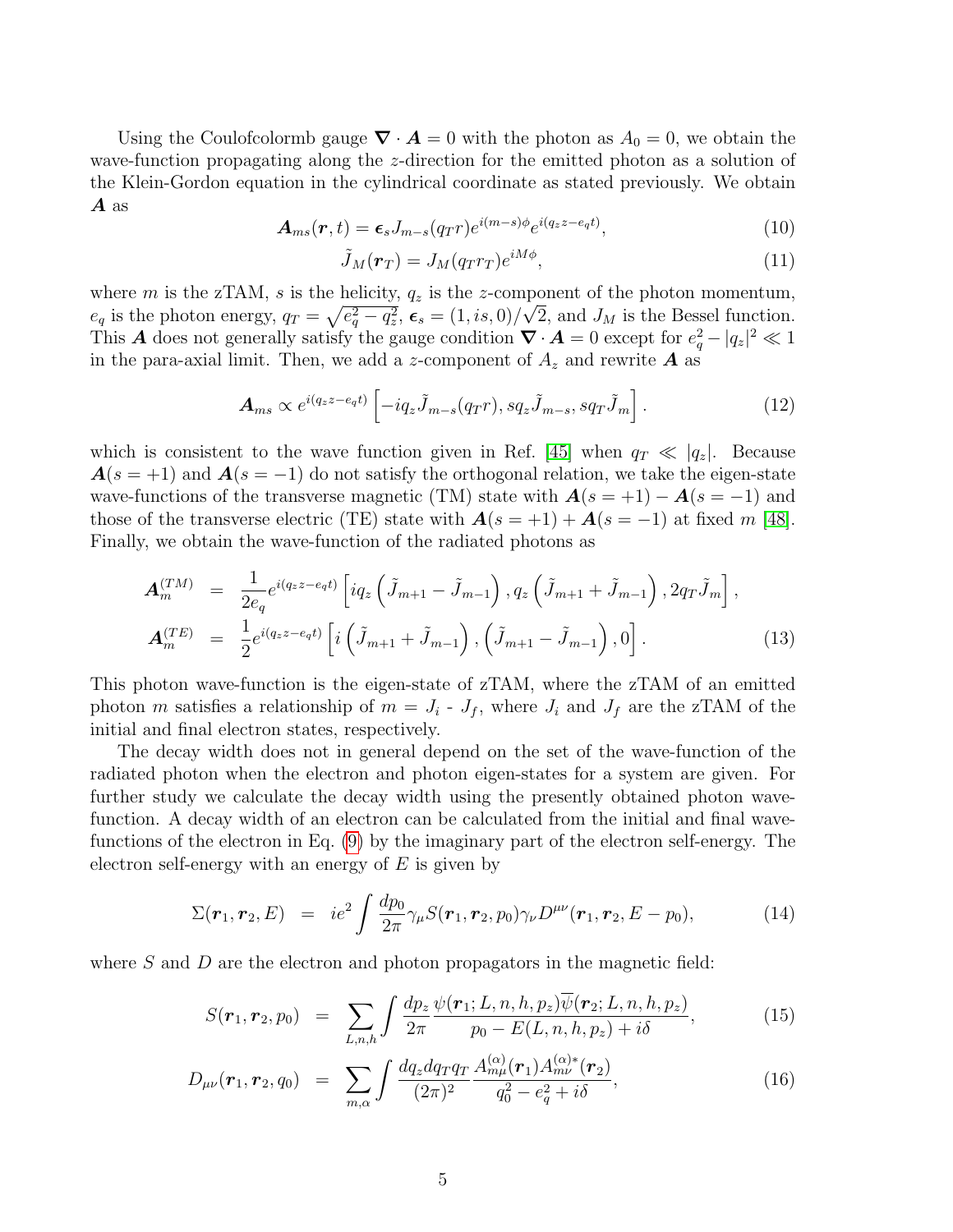where we omit the contribution from negative energy electrons in the electron propagator. The decay width of the electron at an initial state  $i$  is obtained as

<span id="page-5-0"></span>
$$
\Gamma_e(i) = -2 \int dr_1 dr_2 \overline{\psi}_i(\mathbf{r}_1) \text{Im}\Sigma(\mathbf{r}_1, \mathbf{r}_2, E_i) \psi_i(\mathbf{r}_2)
$$
\n
$$
= \frac{e^2}{8\pi^2} \sum_{f,m,\alpha} \int \frac{dq_z dq_T q_T}{e_q} \frac{dp_{fz}}{2\pi} \delta(E_i - E_f - e_q) \left| \int d\mathbf{r} \overline{\psi}_f(\mathbf{r}) A_m^{(\alpha)*}(\mathbf{r}) \psi_i(\mathbf{r}) \right|^2, (17)
$$

where  $f$  indicates the final electron state. We rewrite the electron wave-function in Eq.  $(9)$ and the photon field in Eq. [\(13\)](#page-4-0) as

<span id="page-5-1"></span>
$$
\psi_b(\mathbf{r}) = \frac{1}{\sqrt{R_z}} \phi_b(\mathbf{r}_T) e^{ip_{bz}z} \quad \text{and} \quad A_m^{(\alpha)}(\mathbf{r}) = V_m^{(\alpha)}(\mathbf{r}_T) e^{iq_z z}, \tag{18}
$$

respectively. Using Eqs. [\(17\)](#page-5-0) and [\(18\)](#page-5-1), the decay width at a fixed final state is written as

$$
\Gamma_{if} = \frac{e^2}{8\pi^2} \int dq_z \left| \int d\mathbf{r}_T \overline{\phi}_f(\mathbf{r}_T) V^{(\alpha)*}(\mathbf{r}_T) \phi_i(\mathbf{r}_T) \right|^2, \tag{19}
$$

where  $E_f = \sqrt{2eBN_f + (p_{iz} - q_z)^2 + m_e^2}$ . For convenience, we define

$$
\mathcal{M}(L_1, n_1; L_2, n_2) = \frac{1}{2} \int d^2 \mathbf{r} G_{n_1}^{L_1}(eBr^2/2) J_{L_2 - L_1}(q_T r) e^{i(L_1 - L_2)\phi} G_{n_2}^{L_2}(eBr^2/2)
$$
 (20)

and write  $\mathcal{M}_{22} = \mathcal{M}(L_f, n_f; L_i, n_i), \mathcal{M}_{11} = \mathcal{M}(L_f - 1, n_f; L_i - 1, n_i), \mathcal{M}_{21} = \mathcal{M}(L_f, n_f; L_i - 1, n_i)$  $1, n_i$ , and  $\mathcal{M}_{12} = \mathcal{M}(L_f - 1, n_f; L_i, n_i)$ . We obtain

$$
\int d\mathbf{r}_{T}\overline{\phi}_{f}(\mathbf{r}_{T})V^{(\alpha)*}(\mathbf{r}_{T})\phi_{i}(\mathbf{r}_{T}) = \sqrt{\frac{(E_{f}+m_{e})(E_{i}+m_{e})}{4E_{i}E_{f}}}\chi_{h_{f}}^{\dagger}\mathcal{T}_{\alpha}\chi_{h_{i}},
$$
\n(21)

with

$$
\mathcal{T}_{TM} = \frac{q_z}{e_q} \mathcal{M}_{12} \begin{bmatrix} \frac{p_{iT}}{E_i + m_e} & \frac{ip_{iz}}{E_i + m_e} - \frac{ip_{fx}}{E_f + m_e} \\ 0 & \frac{p_{fT}}{E_i + m_e} \end{bmatrix} - \frac{q_z}{e_q} \mathcal{M}_{21} \begin{bmatrix} -\frac{p_{fT}}{E_f + m_e} & 0 \\ \frac{ip_{fz}}{E_f + m_e} - \frac{ip_{iz}}{E_i + m_e} & -\frac{p_{iT}}{E_i + m_e} \end{bmatrix} \\ + \frac{2q_T}{e_q} \mathcal{M}_{11} \begin{bmatrix} \frac{p_{iz}}{E_i + m_e} + \frac{p_{fx}}{E_f + m_e} & -\frac{ip_{iT}}{E_i + m_e} \\ \frac{ip_{fT}}{E_f + m_e} & 0 \end{bmatrix} + \frac{2q_T}{e_q} \mathcal{M}_{22} \begin{bmatrix} 0 & \frac{ip_{fT}}{E_f + m_e} \\ -\frac{ip_{iT}}{E_i + m_e} & \frac{p_{iz}}{E_i + m_e} + \frac{p_{fz}}{E_f + m_e} \end{bmatrix} \tag{22}
$$
  

$$
\mathcal{T}_{TE} = \mathcal{M}_{12} \begin{bmatrix} \frac{p_{iT}}{E_i + m_e} & \frac{ip_{iz}}{E_i + m_e} - \frac{ip_{fx}}{E_f + m_e} \\ 0 & \frac{p_{fT}}{E_i + m_e} \end{bmatrix} + \mathcal{M}_{21} \begin{bmatrix} -\frac{p_{fT}}{E_f + m_e} & 0 \\ \frac{ip_{fz}}{E_f + m_e} - \frac{ip_{iz}}{E_i + m_e} & -\frac{p_{iT}}{E_i + m_e} \end{bmatrix}, \tag{23}
$$

where  $p_{i(f)T} = \sqrt{2eBN_{i(f)}}$ . Because the electron spin is not a good quantum number in the relativistic framework, we make the average of the strength in Eq. [\(17\)](#page-5-0) for the initial spin and the summation for the final spin. We finally obtain the decay width of

<span id="page-5-2"></span>
$$
\frac{d\Gamma_{if}^{(a)}}{dp_{fz}} = \frac{d\Gamma_{if}^{(a)}}{dq_z} = \frac{e^2}{8\pi^2} \left| \int d\boldsymbol{r}_T \overline{\phi}_f(\boldsymbol{r}_T) V_m^{(\alpha)*}(\boldsymbol{r}_T) \phi_i(\boldsymbol{r}_T) \right|^2.
$$
\n
$$
= \frac{\alpha_e}{2\pi} \frac{(E_f + m_e)(E_i + m_e)}{E_i E_f} \text{Tr} \left[ \mathcal{T}_a \mathcal{T}_a \right], \tag{24}
$$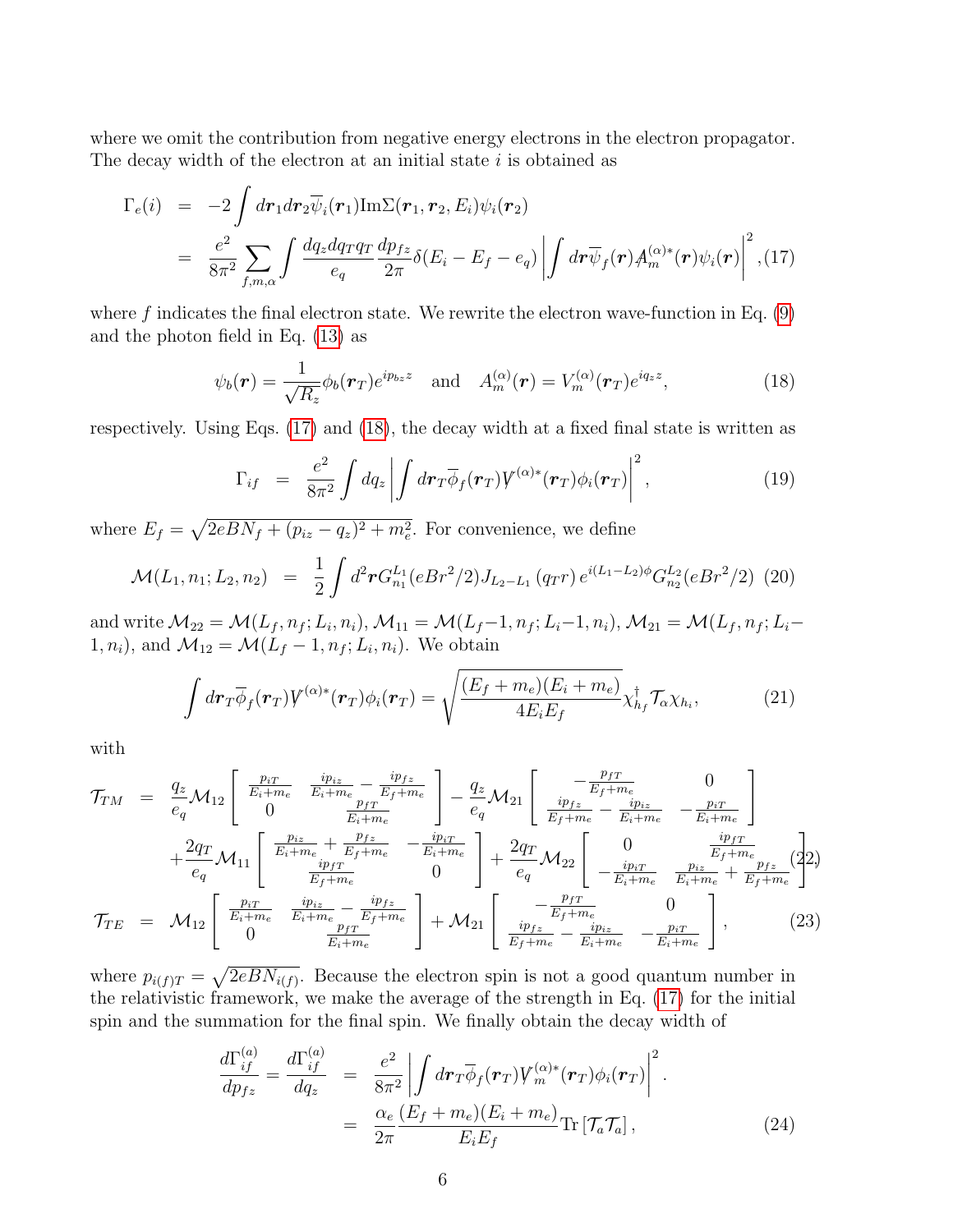The possible momentum of an emitted photon with  $m$  is limited by

<span id="page-6-0"></span>
$$
\frac{eBm}{E_i + |p_{iz}|} \le e_q \le \frac{eBm}{E_i - |p_{iz}|}.\tag{25}
$$

The maximum (minimum) energy for a radiation with  $m$  is proportional to  $m$ , and the average energy at m increases as m increases.

To investigate radiations from magnetized neutron stars we numerically calculate the decay widths of electrons under strong magnetic fields of  $10^{12}$  G and  $10^{13}$  G. Figure [3](#page-15-0) shows the decay widths of electrons as a function of  $m$  using Eq. [\(24\)](#page-5-2). The results are multiplied with the gamma factor along the z-direction,  $\gamma_z = E_i / \sqrt{E_i^2 - p_{iz}^2}$ , so that the results are independent of the z-component of the initial electron momentum of  $p_{iz}$  when  $|p_{iz}| \gg m_e$ . To obtain the total energy spectrum and the fraction of photon vortices of radiated photons from an electron in an initial state, we calculate the decay widths to individual final states for various m values. In Fig.  $4(a)$  we present the total energy spectrum and energy spectra of individual modes of photon vortices with  $m$  in synchrotron radiations from electrons with an energy of 50 MeV, which is integrated over all the radiation angle.

## 3. Discussion and conclusion

We have finally obtained the wave-function of the radiated photon as Eq. [\(13\)](#page-4-0). The m-th harmonic radiation is the eigen-state of the zTAM  $m$ . This is consistent with the previous results [\[44,](#page-11-4) [45,](#page-11-5) [46\]](#page-11-6). Though in Ref. [\[45,](#page-11-5) [46\]](#page-11-6) the photon wave-functions were chosen to be the eigen-states of the helicity in the limit of the photon transverse momentum over the photon energy  $q_T / e_q = 0$ , we have chosen them to be the eigen-state of TM and TE [see Eq. [\(13\)](#page-4-0)] [\[48\]](#page-11-8). To examine the choice of the basis we show the contributions from TM and TE states and those from the helicity  $s = +1$  and  $s = -1$  states as the function of  $q_T / e_q$  in Fig. [6.](#page-18-0) When  $q_T \lesssim 0.01e_q$  the state with  $s = +1$  dominantly contributes to the decay width. However, as  $q_T$  increases the contribution from  $s = -1$  becomes larger. In contrast, the TM state in Eq. [\(13\)](#page-4-0) dominates when  $q_T \gtrsim 0.02e_q$ . Although the basis of the helicity is useful for calculating in the condition of  $q_T \ll e_q$ , the wave-function as the eigen-state of TM and TE can give more precise results for wide region of  $q_T$ under extremely strong magnetic fields. Furthermore, the previous studies [\[41,](#page-11-1) [45,](#page-11-5) [46\]](#page-11-6) calculated the synchrotron radiation from helical undulators, which consists of different direction magnets. If it is calculated using Landau quantization, its result is expected be different from the present result for uniform magnetic fields.

The fraction of photon vortices with  $m \geq 2$  in the total flux depends on the magnetic field strength and the initial angular momentum. As the magnetic strength becomes stronger, the fraction of photon vortices increases. Furthermore, as shown in Fig. [3](#page-15-0) the fraction of photon vortices increases with increasing the initial electron angular momentum, which is proportional to the square of the diameter of the electron spiral motion. The highly linear polarization of  $\gamma$ -rays from GRBs indicate a magnetized baryonic jet with large-scale uniform strong magnetic fields [\[49\]](#page-11-9). However, the present calculation does not depend on the large-scale structure of a magnetic field. It is considered that magnetic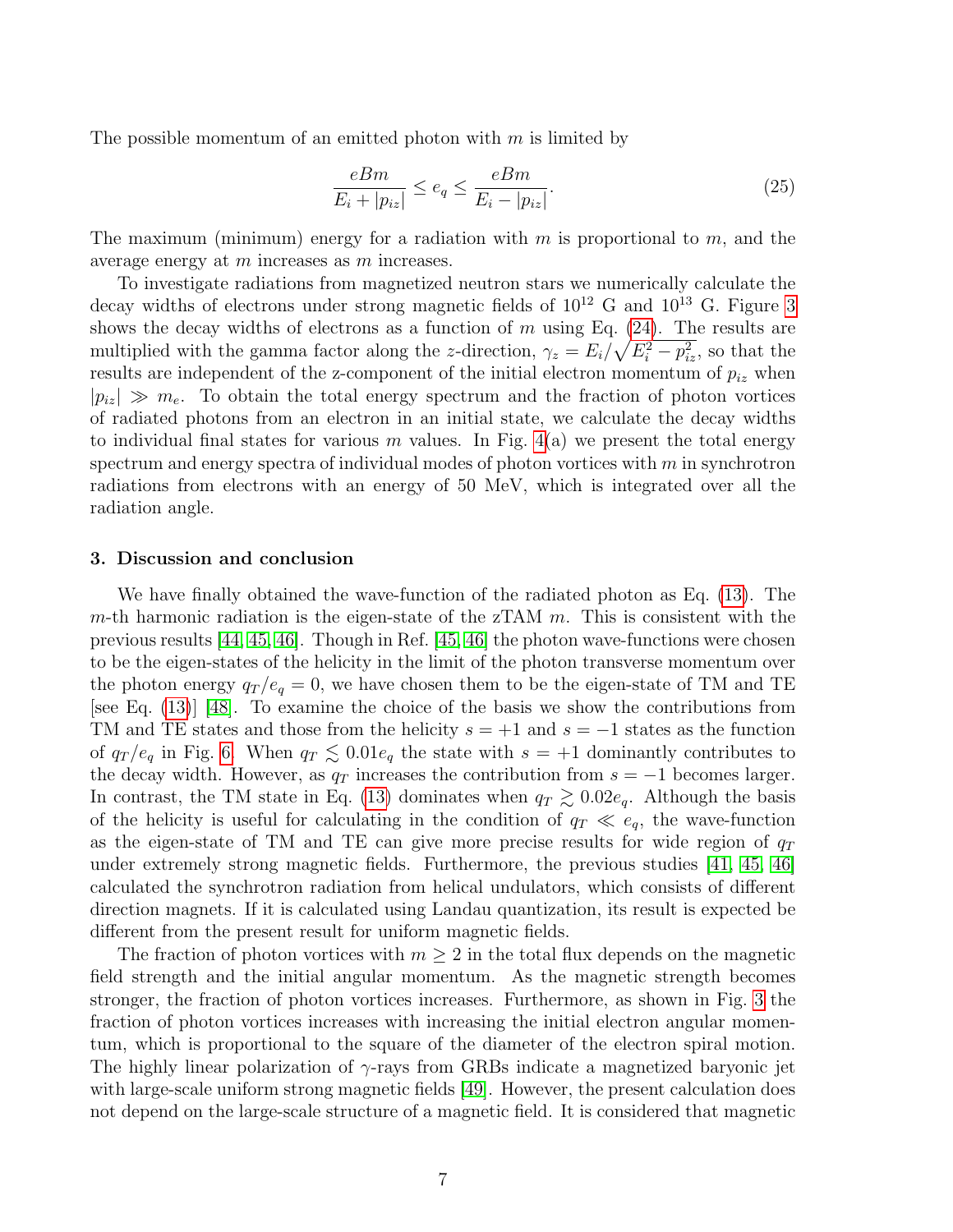fields in astrophysical environments are locally homogeneous for photon vortex generation compered with electron spiral motion diameters. The diameter of a spiral motion of an electron is estimated to be  $d \sim 1.6 \times \sqrt{10^{13}/B}$  [G] $L_i^{1/2}$  $i^{1/2}$  [pm]. In the present assumed conditions, the diameters are shorter than 10<sup>−</sup><sup>8</sup> cm. Thus, the uniform magnetic field is a good approximation for calculation of synchrotron radiation in astrophysical objects.

The possible energies of the fundamental radiation and m-th harmonic radiations are restricted by the region expressed by Eq.  $(25)$ . As shown in Fig.  $4(a)$  the upper limit of the energy of the fundamental radiations is 4.1 MeV when the initial electron energy is approximately 50 MeV. Therefore, below 4.1 MeV both the fundamental radiation and the high-order harmonic radiations are emitted, whereas in the energy region of 4.1- −50 MeV only photon vortices are radiated. This trend is seen in spectra in the wide energy region as shown in Figs.  $4(b)$  and  $5(a, b)$ . In astrophysical environments, the energy distribution of thermal electrons follows Fermi-Dirac distribution. High energy  $\gamma$ -rays observed in afterglow phases of GRBs suggest non-thermal electrons whose energy distribution is described by power law [\[51\]](#page-11-10). In both cases the spectral density of electrons decreases with increasing electron energy in high energy region. With the present result that the only photon vortices are generated in the energy region higher than the upper limit of the fundamental radiation, it is expected that the fraction of photon vortices increases with increasing energy and photon vortices are predominantly produced in the high energy region.

The observation of polarized  $X/\gamma$ -rays with detectors onboard satellites and interplanetary space explores [\[10,](#page-9-3) [11,](#page-9-4) [49,](#page-11-9) [50\]](#page-11-11) suggests that photon vortices could be also observed in the space near the earth. A method to measure Laguerre-Gaussian light at optical wavelengths from astrophysical objects has been proposed [\[29\]](#page-10-4). The present calculation predicts photon vortex generation but does not predict any coherency. This means that the observed light seems to be white light and photon vortices should be identified using a method based upon a quantum phenomenon. At present, linearly polarized  $\gamma/X$ -rays are measured using detectors based upon Compton scattering. To measure  $\gamma$ -rays with a wave-function of Laguerre-Gaussian [\[38\]](#page-10-13) or Hermite-Gaussian [\[52\]](#page-11-12) we have proposed the use of Compton scattering. Because the presently obtained wave-function in Eq. [\(13\)](#page-4-0) has the feature similar to that of the Laguerre-Gaussian photon [\[38\]](#page-10-13), the measurements of photon vortices generated by the synchrotron radiations are probably possible in similar manners.

Photon vortices may affect stellar nucleosyntheses. It is known that neutron-deficient isotopes of heavy elements are synthesized by photodisintegration reactions in supernova explosions ( $\gamma$ -process) [\[53,](#page-11-13) [54\]](#page-11-14). Giant dipole resonance (GDR) is the dominant reaction between photons and nuclei in the energy region of 10−30 MeV. However, it was pointed out that, if a photon vortex with large total angular momentum of  $J \geq 2$  incidents on an even-even nucleus of a spin and parity of  $J^{\pi} = 0^{+}$ , the excitation to states with  $J^{\pi}$  $= 1^-$  through GDR is forbidden because of the conservation law of angular momentum [\[36\]](#page-10-11). Thus, when nucleosyntheses associated with photodisintegration reactions occurs in a strong magnetic field, the isotopic abundance distribution of a synthesized element is expected to be different form the solar abundances. The r-process paths in the magnetohydrodynamical supernovae [\[55\]](#page-11-15) and in jets in collapsars [\[56\]](#page-11-16) shifts toward more neutron rich regions by photon vortices. The isotopic abundances affected by photon vortices may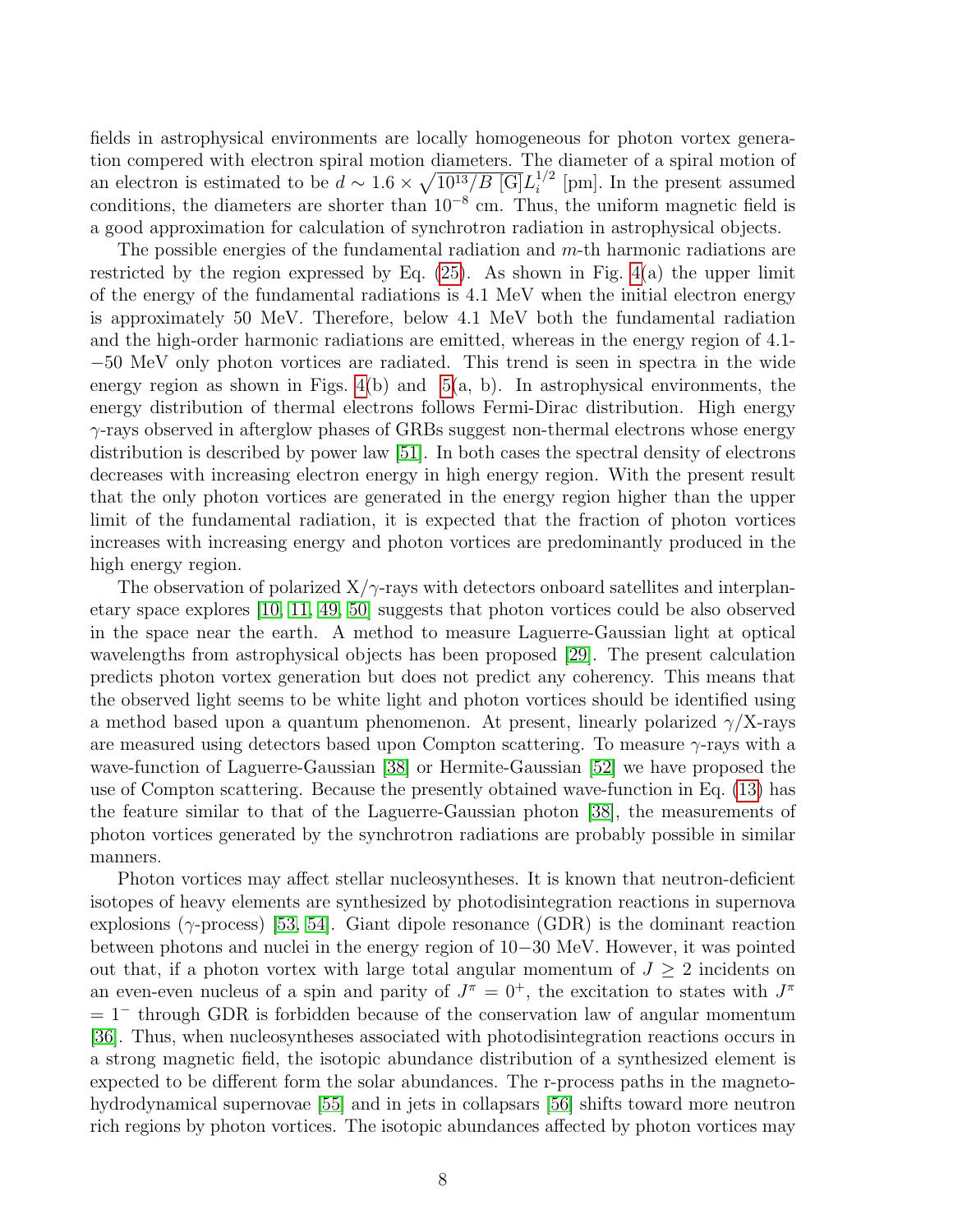be observed in presolar grains [\[57\]](#page-12-0), which record individual nucleosyntheses before the solar system formation.

## 4. Summary

The difference between calculations with/without Landau quantization for strong magnetic fields becomes large increasing magnetic field strengths. In the present study we have calculated the wave-function of photon vortices radiated from electrons under Landau levels. The wave-function is the eigen-state of the z-component of the total angular momentum when the electron has a spiral motion along  $z$ -axis. This is consistent with the previous results. The photon vortices, in principle, predominantly produced in astrophysical objects with extremely strong magnetic fields as high as  $10^{12}-10^{13}$  G. These photons have not any coherent structure so that they seem to be like white light. However, they are expected to be measured by a new detector based upon Compton scattering onboard satellites in future. Photonuclear reactions with photon vortices are hindered because of the conservation law of angular momentum so that photon vortices change the isotopic abundances of synthesized nuclide in astrophysical environments with strong magnetic fields.

## Acknowledgements

This work was supported by Grants-in-Aid for Scientific Research of JSPS (JP20K03958, JP19K03833, JP18H03715) and the grant of Joint Research by the National Institutes of Natural Sciences (NINS), (NINS program No, 01111701). MKC work was supported by the National Research Foundation of Korea (Grant Nos. NRF-2020R1A2C3006177 and NRF-2013M7A1A1075764).

## References

- <span id="page-8-0"></span>[1] A. I. MacFadyen, S. E.Woosley, Astrophys. J. 524, (1999) 262−289. https://iopscience.iop.org/article/10.1086/307790
- <span id="page-8-1"></span>[2] N. V. Ardeljan, G. S. Bisnovatyi-Kogan, S. G. Moiseenko, Astron. Astrophys. 355, (2000) 1181−1190. [http://adsabs.harvard.edu/full/2000A%](http://adsabs.harvard.edu/full/2000A)26A...355.1181A
- <span id="page-8-2"></span>[3] T. Takiwaki, K. Kotake, Astrophys. J. 743, (2011) 30. https://iopscience.iop.org/article/10.1088/0004-637X/743/1/30
- <span id="page-8-3"></span>[4] S. Mereghetti, Annu. Rev. Astrophysm. 15, (2008) 225. https://link.springer.com/article/10.1007
- <span id="page-8-4"></span>[5] D. Zhang, Astrophys. J. 718, (2010) 841−846. https://iopscience.iop.org/article/10.1088/0004-637X/718/2/841
- <span id="page-8-5"></span>[6] J. C. McKinney, A. Tchekhovskoy, R. D. Blandford, Science, 39, (2013) 49−52. https://science.sciencemag.org/content/339/6115/49?sid=130a9c47-0571-4a47- 8be3-bd58afd58afc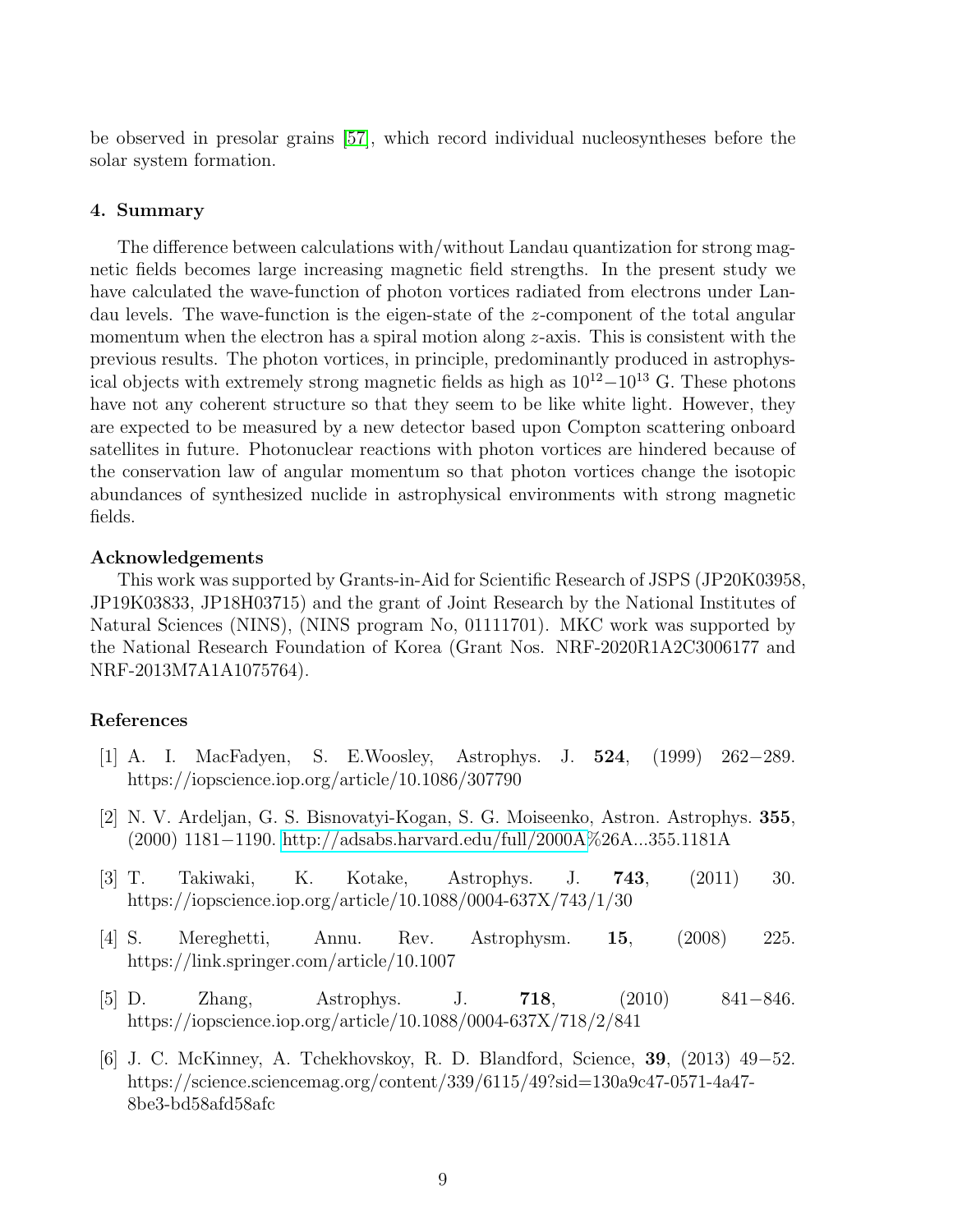- <span id="page-9-0"></span>[7] W. Lei, B. Zhang, X. Wu, E. Liang, Astrophys. J. 849, (2017) 47. https://iopscience.iop.org/article/10.3847/1538-4357/aa9074
- <span id="page-9-1"></span>[8] W. Cobrun, S. E. Boggs, Nature, 423, (2003) 415−417. https://www.nature.com/articles/nature01612
- <span id="page-9-2"></span>[9] C. Wigger, W. Hajdas, K. Arzner, M. G¨udel, A. & Zehnder, Astrophys. J. 613, (2004) 1088−1100. https://iopscience.iop.org/article/10.1086/423163/meta
- <span id="page-9-3"></span>[10] E. Kalemci, S. E. Boggs, C. Kouveliotou, M. Finger and M. G. Baring, Astrophys. J. Supp. 169 (2007) 75−82, https://iopscience.iop.org/article/10.1086/510676
- <span id="page-9-4"></span>[11] D. Yonetoku, et al., Astrophys. J. Lett. 758 (2012) L1, https://iopscience.iop.org/article/10.1088/2041-8205/758/1/L1
- <span id="page-9-5"></span>[12] A. Panaitescu, P. M´esz´aros, Astrophys. J. 544 (2000) L17−L21. https://iopscience.iop.org/article/10.1086/317301
- <span id="page-9-6"></span>[13] Z. Chang, H. Lin, Y. Jiang, Astrophys. J. 783 (2014) 30, https://iopscience.iop.org/article/10.1088/0004-637X/783/1/30/meta
- <span id="page-9-7"></span>[14] J. Mao, S. Covino, J. Wang, Astrophys. J. 860, (2018) 153. https://iopscience.iop.org/article/10.3847/1538-4357/aac5d9
- <span id="page-9-8"></span>[15] A. A. Sokolov, J. Phys. USSR, 9 (1945) 363.
- <span id="page-9-9"></span>[16] A. A. Sokolov and I. M. Ternov, Zh. Eksp. Teor. Fiz. 25 (1953) 698.
- <span id="page-9-10"></span>[17] N. Klepikov, Zhur. Eksptl.'i Teoret. Fiz. 26 (1954) 59.
- <span id="page-9-11"></span>[18] V. G. Bezchastnov, G. Pavlov, Astrophys. J. Supp. 148, (1988) 257. https://link.springer.com/article/10.1007/BF00645965
- <span id="page-9-12"></span>[19] G. G. Pavlov, V. G. Bezchastnov, P. Mészáros, S. G. Alexander, Astrophys. J. 380, (1991) 541−549.<http://adsabs.harvard.edu/full/1991ApJ...380..541P>
- <span id="page-9-13"></span>[20] V. G. Bagrov, Quantum Theory of Synchrotron Radiation, in: V. A Bordovitsyn (Ed.) Synchrotron Radiation Theory and Its Development, World Scientific Publishing Co Pte Ltd., 1999, pp. 121−178.
- <span id="page-9-14"></span>[21] O. F. Dorofeyev, A. V. Borisov, and V. Ch. Zhukovsky, Synchrotron Radiation in a Strong Magnetic Field, in V. A Bordovitsyn (Ed.) Synchrotron Radiation Theory and Its Development, World Scientific Publishing Co Pte Ltd., 1999, pp. 347−383.
- <span id="page-9-15"></span>[22] G. S. Bisnovatyi-Kogan, Synchrotron Radiation in Astrophysics, in: V. A Bordovitsyn (Ed.) Synchrotron Radiation Theory and Its Development, World Scientific Publishing Co Pte Ltd., 1999, pp. 385−443.
- <span id="page-9-16"></span>[23] T. N. Wistisen, Phys. Rev. D **92**, (2015) 045045. https://journals.aps.org/prd/abstract/10.1103/PhysRevD.92.045045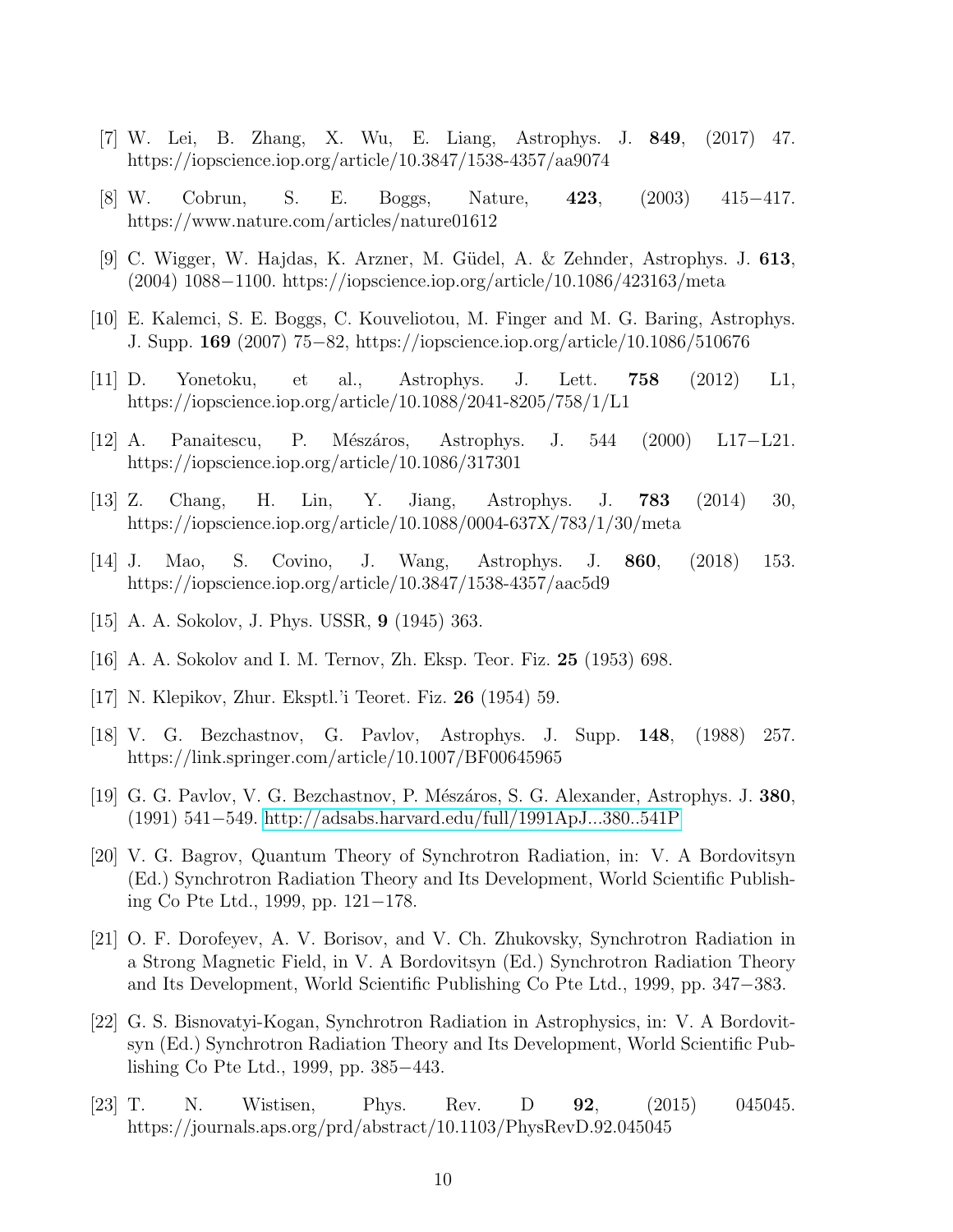- <span id="page-10-0"></span>[24] K. V. Kruining, F. Mackenroth, J. B. Götte, Phys. Rev. D  $100$ , (2019) 056014, https://journals.aps.org/prd/abstract/10.1103/PhysRevD.100.056014
- <span id="page-10-15"></span>[25] T. Maruyama, M. -K. Cheoun, T. Kajino, and G. J. Mathews, Phys. Lett. B 75, (2016) 125. https://doi.org/10.1016/j.physletb.2016.03.065
- <span id="page-10-1"></span>[26] L. Allen, M. W. Beijersbergen, R. J. C. Spreeuw and J. P. Woerdman, Phys. Rev. A 45 (1992) 8185-8189, https://journals.aps.org/pra/abstract/10.1103/PhysRevA.45.8185
- <span id="page-10-2"></span>[27] M. Harmit, Astrophys. J. 597 (2003) 1266−1270, https://iopscience.iop.org/article/10.1086/378623
- <span id="page-10-3"></span>[28] N. M. Elias II, Astronom. Astrophys. 492 (2008) 883−992, https://doi.org/10.1051/0004-6361:200809791
- <span id="page-10-4"></span>[29] G. C. G. Berkhout, M. W. Beijersbergen, Phys. Rev. Lett. 101 (2008) 100801, https://journals.aps.org/prl/abstract/10.1103/PhysRevLett.101.100801
- <span id="page-10-5"></span>[30] F. Tamburini, Bo Thide, Nature Phys. 7 (2011) 195−197, https://www.nature.com/articles/nphys1907
- <span id="page-10-6"></span>[31] U. D. Jentschura, V. G. Serbo, Phys. Rev. Lett. 106 (2011) 013001, https://journals.aps.org/prl/abstract/10.1103/PhysRevLett.106.013001
- <span id="page-10-7"></span>[32] J. Harris, V. Grillo, E. Mafakheri, G. C. Gazzadi, S. Frabboni, R. W. Boyd, and E. Karimi, Nature Phys. 11 (2015) 629−634. https://www.nature.com/articles/nphys3404
- <span id="page-10-8"></span>[33] V. Petrillo, G. Dattoli, I. Drebot, and F. Nguyen, Phys. Rev. Lett. 117, (2016) 123903. https://pubmed.ncbi.nlm.nih.gov/27689277/
- <span id="page-10-9"></span>[34] J. A. Sherwin, Phys. Rev. A 95, (2017) 052101. https://doi.org/10.1103/PhysRevA.95.052101
- <span id="page-10-10"></span>[35] A. Afanasev, V. G. Serbo, M. J. Phys. G Nucl. Part. Phys. 45 (2018) 055102, <http://iopscience.iop.org/article/10.1088/1361-6471/aab5c5/>
- <span id="page-10-11"></span>[36] Y. Taira, T. Hayakawa, M. Katoh, Sci. Rep. 7 (2017) 5018, https://doi.org/10.1038/s41598-017-05187-2
- <span id="page-10-12"></span>[37] A. A. Peshkov, A. V. Volotka, A. Surzhykov, and S. Fritzsche, Phys. Rev. A 97, (2018) 023802, https://doi.org/10.1103/PhysRevA.97.023802
- <span id="page-10-13"></span>[38] T. Maruyama, T. Hayakawa, and T. Kajino, Sci. Rep. 9, (2019) 51. https://www.nature.com/articles/s41598-018-37096-3
- <span id="page-10-14"></span>[39] J. C. T. Lee, S. J. Alexander, S. D. Kevan, S. Roy, B. J. McMorran, Nature Photonics, 13, (2019) 205−209. https://www.nature.com/articles/s41566-018-0328-8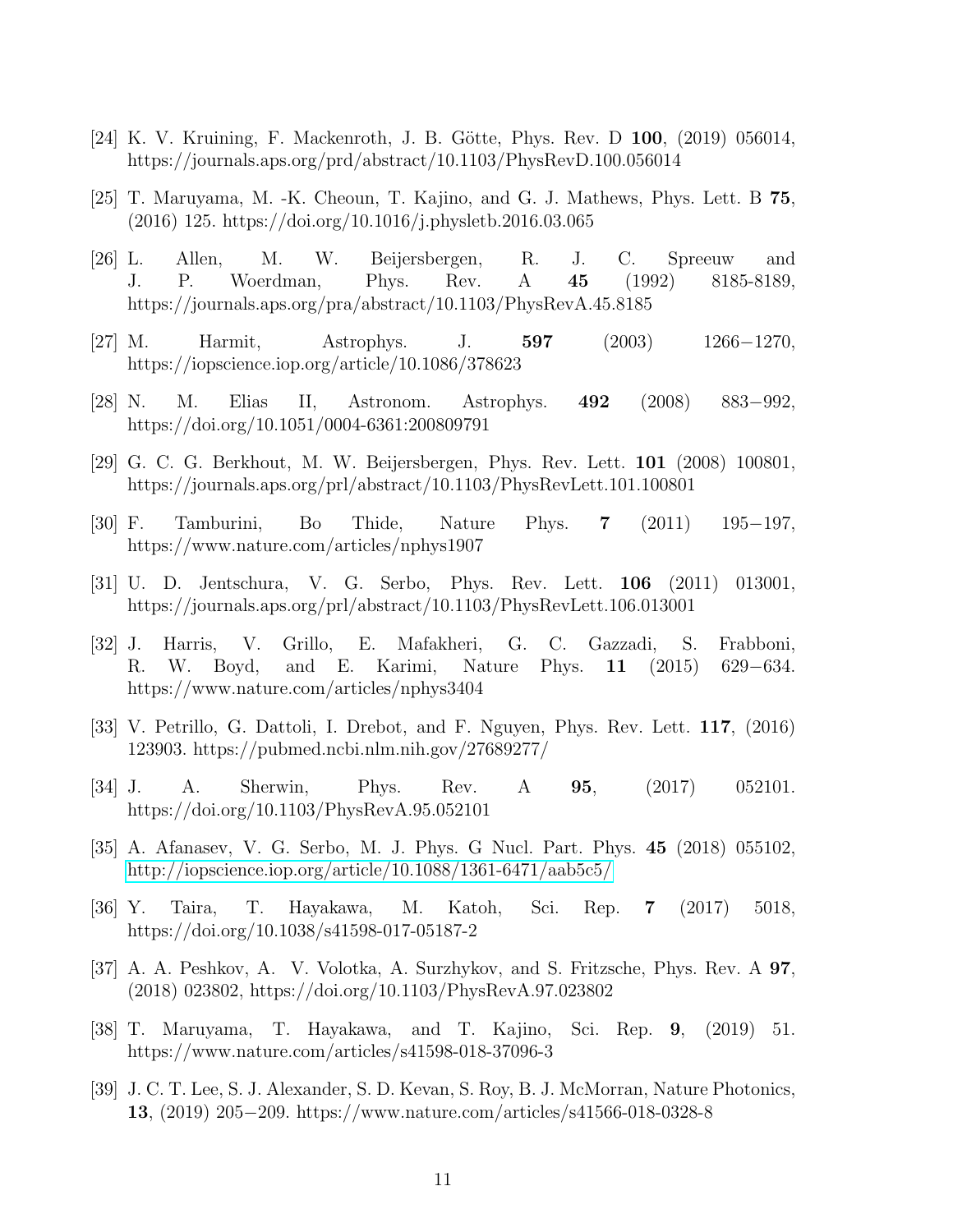- <span id="page-11-0"></span>[40] J. A. Sherwin, Phys. Rev. Res. 2, (2020) 013168. https://doi.org/10.1103/PhysRevResearch.2.013168
- <span id="page-11-1"></span>[41] S. Sasaki, I. McNulty, Phys. Rev. Lett. 100 (2008) 124801, https://doi.org/10.1103/PhysRevLett.100.124801
- <span id="page-11-2"></span>[42] J. Bahrdt, et al., Phys. Rev. Lett. 111 (2013) 034801, https://doi.org/10.1103/PhysRevLett.111.034801
- <span id="page-11-3"></span>[43] E. Hemsing, A. Knyazik, M. Dunning, D. Xiang, A. Marinelli, C. Hast, and J. B. Rosenzweig, Nature Phys. 9, (2013) 549. https://www.nature.com/articles/nphys2712
- <span id="page-11-4"></span>[44] M. Katoh, et al., Phys. Rev. Lett. 118 (2017) 094801, https://doi.org/10.1103/PhysRevLett.118.094801
- <span id="page-11-5"></span>[45] O. V. Bogdanov, P. O. Kazinski, G. Yu. Lazarenko, Phys. Rev. A. 97, (2018) 033837. https://doi.org/10.1103/PhysRevA.97.033837
- <span id="page-11-6"></span>[46] O. V. Bogdanov, P. O. Kazinski, G. Yu. Lazarenko, Phys. Rev. D. 99, (2019) 116016. https://doi.org/10.1016/j.aop.2019.03.028
- <span id="page-11-7"></span>[47] R. Kubo, S. J. Miyake, N. Hashitsume, Solid State Phys. 17, (1965) 269. https://doi.org/10.1016/S0081-1947(08)60413-0
- <span id="page-11-8"></span>[48] R. Jáurgui and S. Hacyan, Phys. Rev. A. **71**, (2005) 033411. https://doi.org/10.1103/PhysRevA.71.033411
- <span id="page-11-9"></span>[49] C. G. Mundell, et al., Nature, 504, (2013) 119. https://www.nature.com/articles/nature12814
- <span id="page-11-11"></span>[50] K. Wiresema, et al., Nature. 509, (2014) 201 https://www.nature.com/articles/nature13237
- <span id="page-11-10"></span>[51] J. Granot, R. Sari, Astrophys. J. 568, (2002) 820−829. https://iopscience.iop.org/article/10.1086/338966
- <span id="page-11-12"></span>[52] T. Maruyama, T. Hayakawa, T. Kajino, Sci. Rep. 9, (2019) 7998. https://www.nature.com/articles/s41598-019-44120-7
- <span id="page-11-13"></span>[53] S. E. Woosley, W. M. Howard, Astrophys. J. Supp. 36, (1978) 285−304 . https://ui.adsabs.harvard.edu/abs/1978ApJS...36..285W/abstract
- <span id="page-11-14"></span>[54] T. Hayakawa, et al., Phys. Rev. Lett. 93, (2004) 161102. https://doi.org/10.1103/PhysRevLett.93.161102
- <span id="page-11-15"></span>[55] S. Nishimura, et al. Astrophys. J. 642, (2006) 410–419. https://iopscience.iop.org/article/10.1086/500786
- <span id="page-11-16"></span>[56] K. Nakamura, T. Kajino, G. J. Mathews, S. Sato, S. Harikae, Astron. Astrophys. 582, (2015) A34. https://doi.org/10.1051/0004-6361/201526110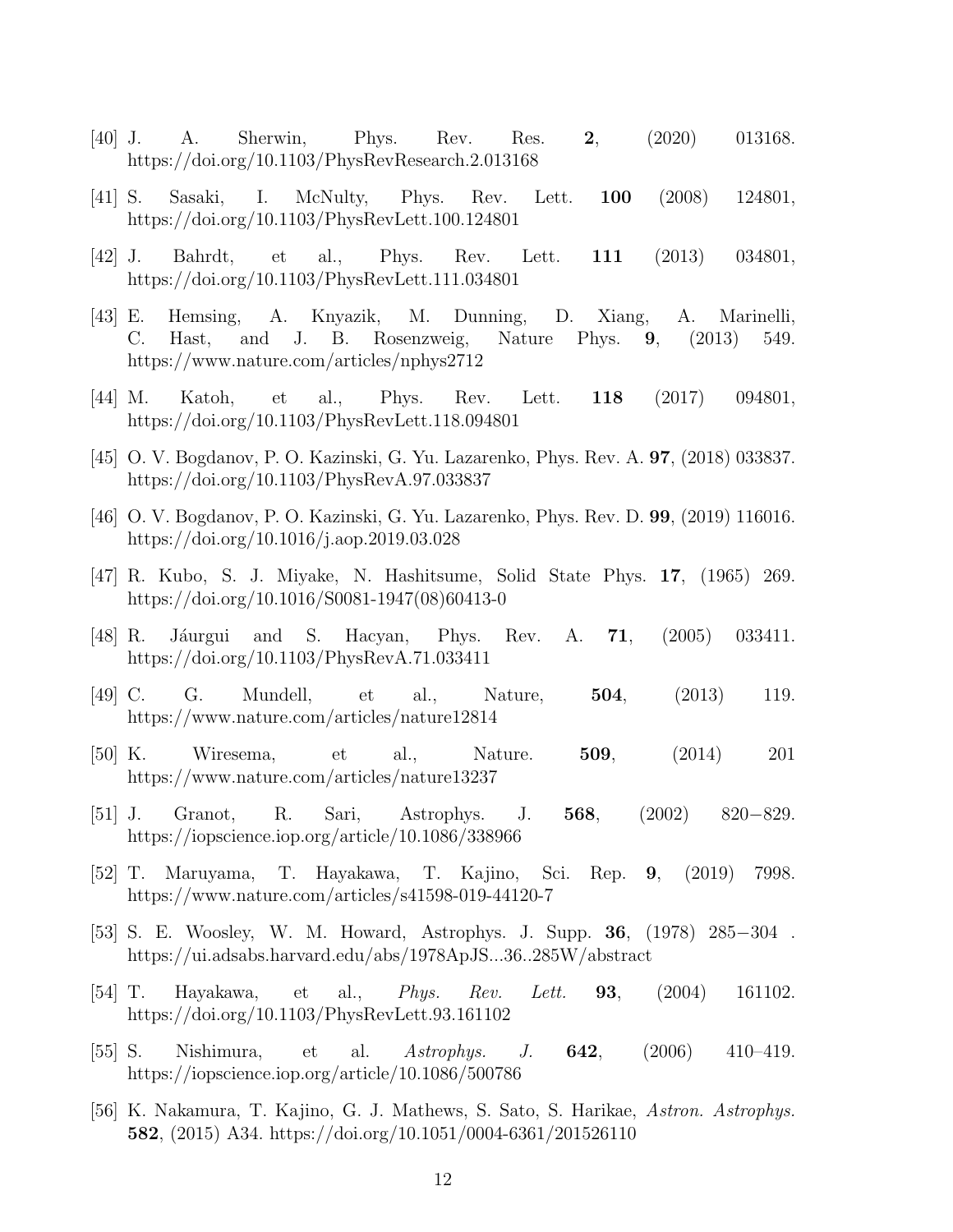<span id="page-12-0"></span>[57] K. Lodders, S. Amari, Geochemistry, 65, (2005) 93−166. https://doi.org/10.1016/j.chemer.2005.01.001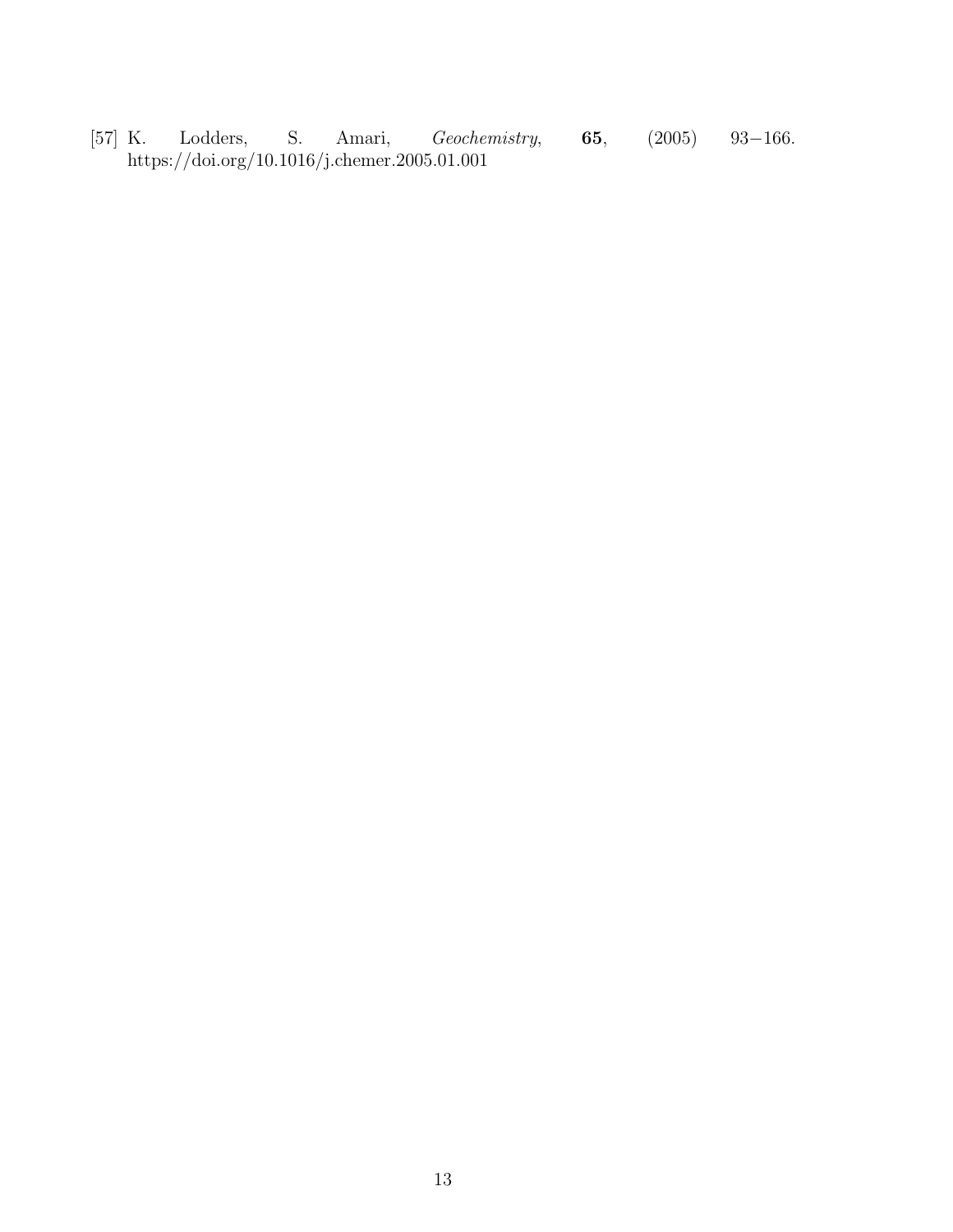

<span id="page-13-0"></span>Figure 1: Coordinate in the present study. We assume the uniform dipole magnetic field along the z-axis. The electron is in the spiral moving along the z-axis.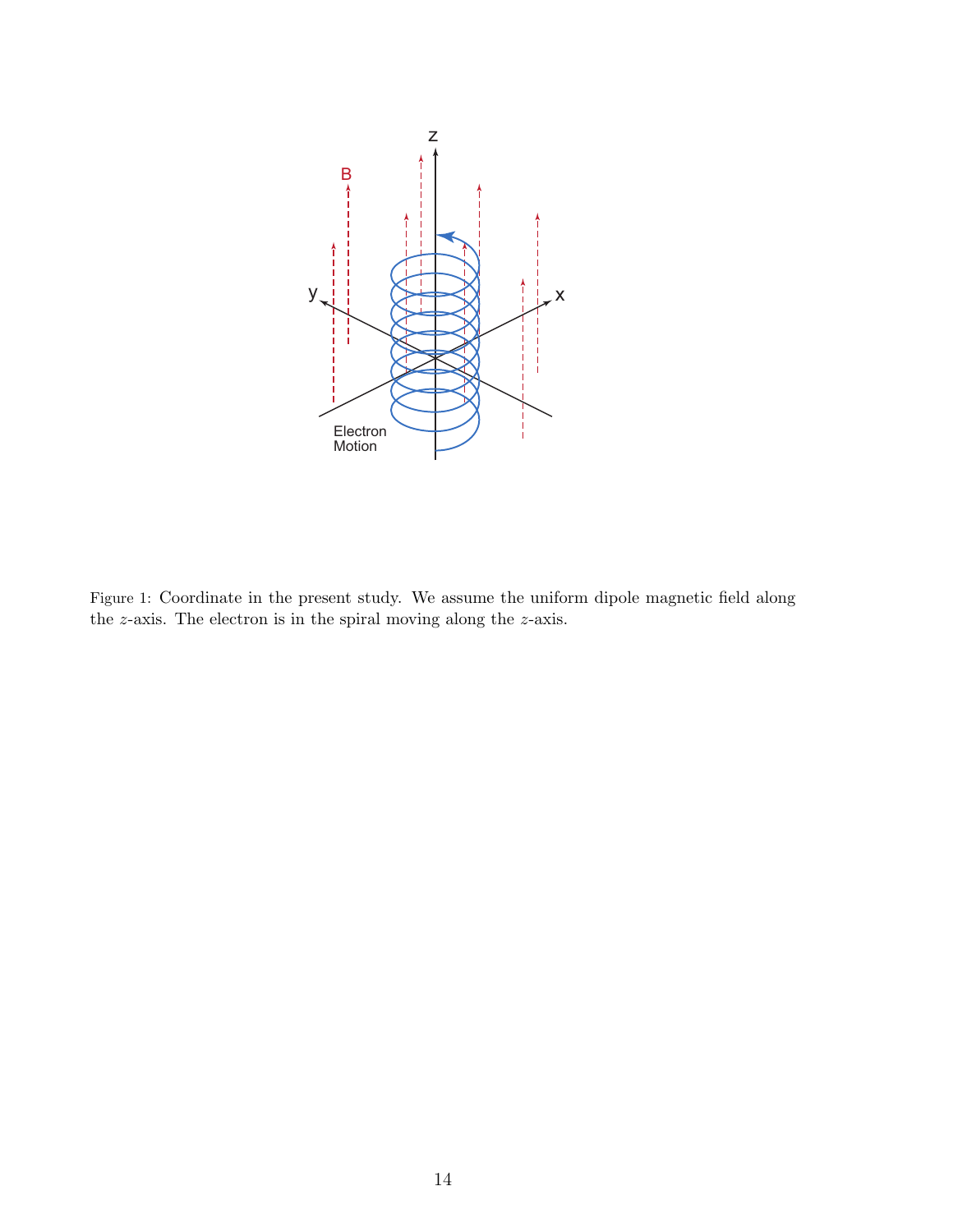

Figure 2: Schematic view for electron state in a Landau level and decay modes.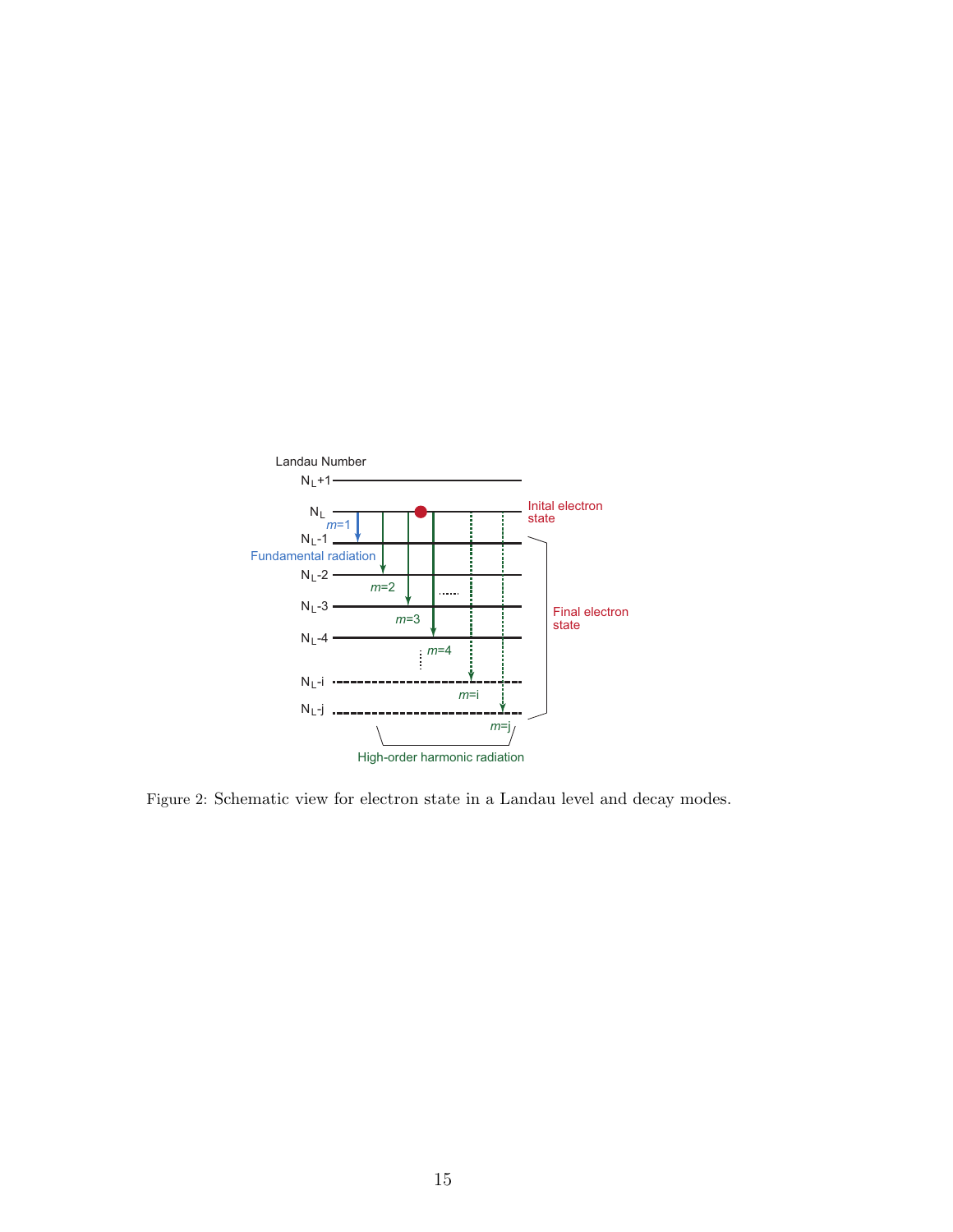

<span id="page-15-0"></span>Figure 3: Decay widths of electrons with  $n_i = 0$  as a function of zTAM of an emitted photon when the final electron Landau number is fixed. The initial orbital angular momenta are  $L<sub>i</sub> = 10$  $(J_i = 10 - 1/2)$  for (a,b) and  $L_i = 100 (J_i = 100 - 1/2)$  for (c,d). The magnetic field strengths are  $B = 10^{13}$ G for (a,c) and  $B = 10^{12}$ G for (b,d). The dashed and dotted lines represent the results of the photon field at the state-1 and the state-2, respectively, and the solid line indicates a summation of the two contributions.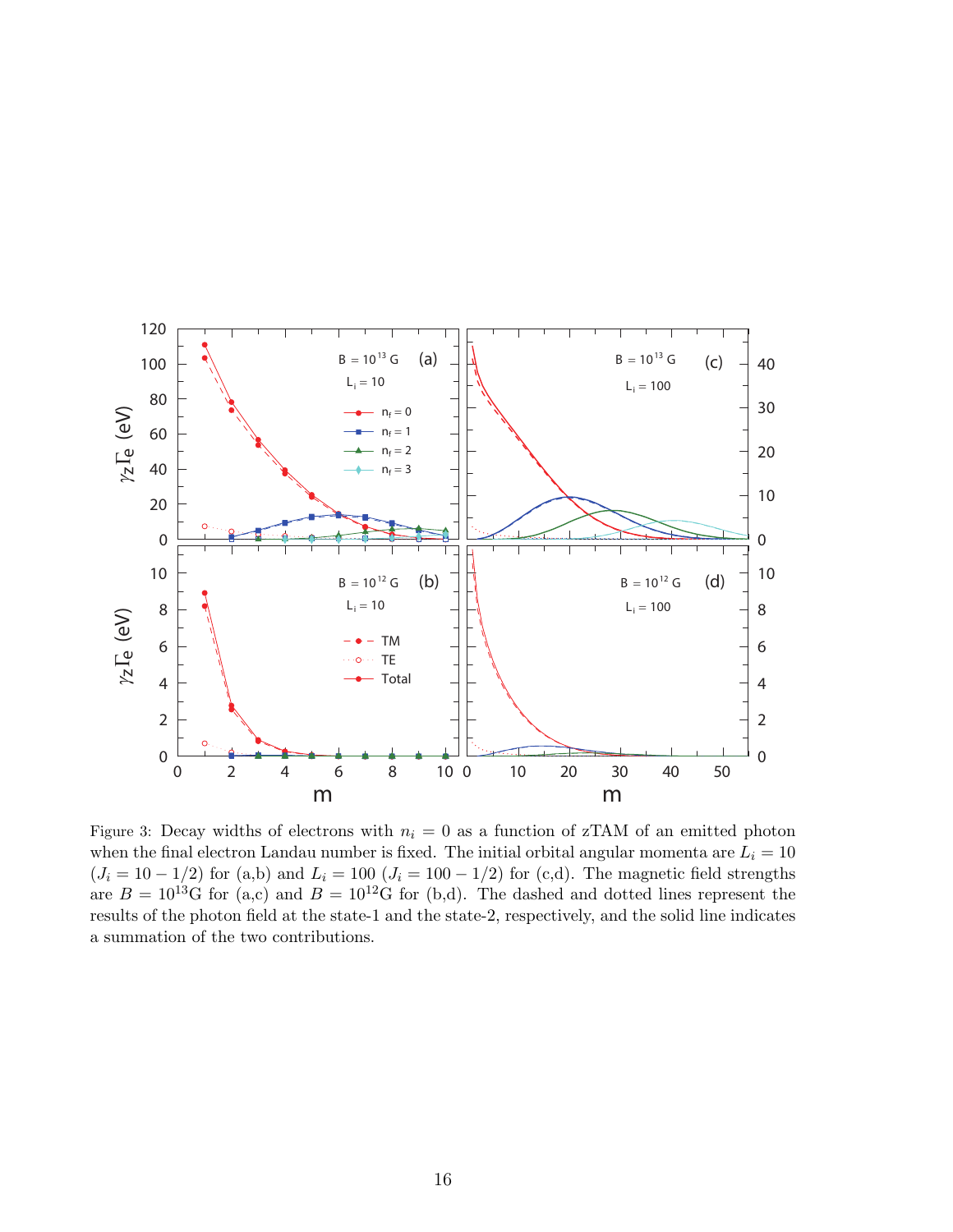

<span id="page-16-0"></span>Figure 4:  $d\Gamma_e/de_q$  with  $n_i = 0$ ,  $L_i = 10$ , and  $p_{iz} = 50$  MeV (a) or 10 MeV (b) at the magnetic field strength  $B = 10^{13}$ G as a function of the z-component of the photon momentum,  $q_z$ .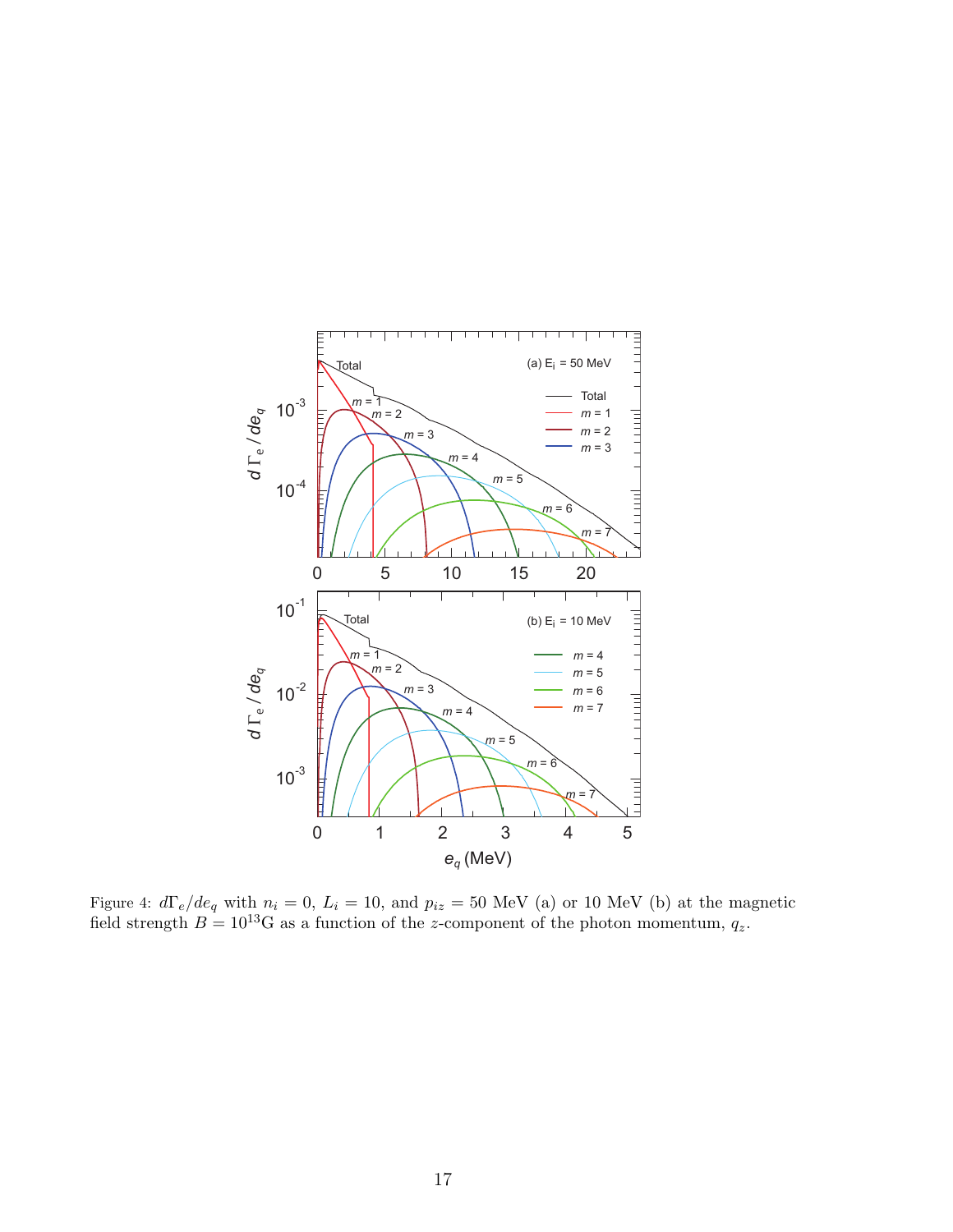

<span id="page-17-0"></span>Figure 5:  $d\Gamma_e/de_q$  with  $n_i = 0$ ,  $L_i = 10$ , and  $p_{iz} = 1$  GeV (a) or 200 MeV (b) at the magnetic field strength  $B = 10^{13}$ G as a function of the z-component of the photon momentum,  $q_z$ .